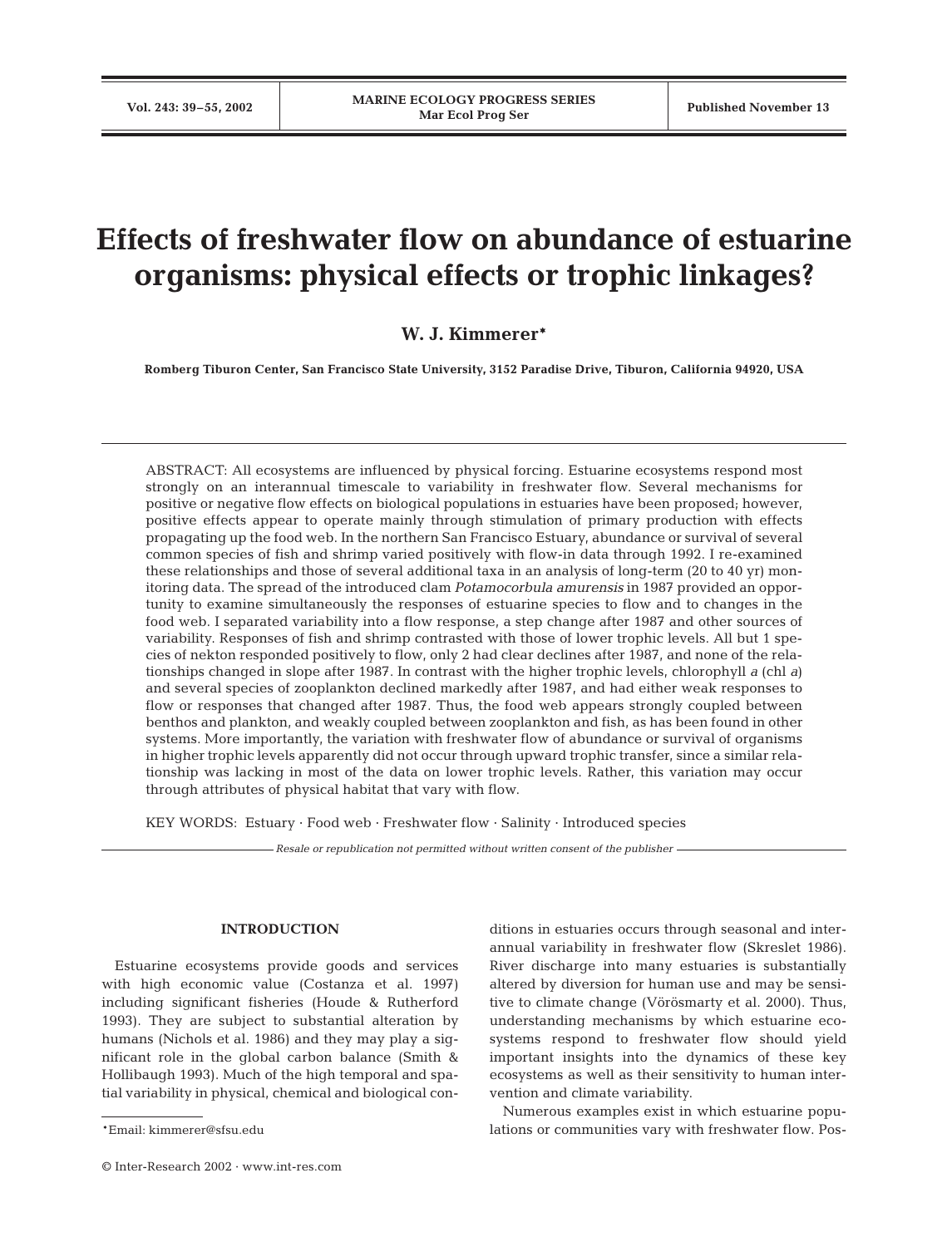itive flow effects have been reported for phytoplankton production (Riley 1937, Cloern et al. 1983, Ingram et al. 1985, Malone et al. 1988, Gallegos et al. 1992, Mallin et al. 1993, Sin et al. 1999), and abundance or harvest of benthic invertebrates (Aleem 1972, Gammelsrød 1992, Montagna & Kalke 1992, Wilber 1992, 1994) and fish (Stevens 1977, Houde & Rutherford 1993, Jassby et al. 1995). Negative effects on biological populations can also occur, e.g. through effects of washout or osmotic stress (Deegan 1990, Kaartvedt & Aksnes 1992), or combinations of effects (Howarth et al. 2000). Rose & Summers (1992) found instances of positive, negative and no effects of freshwater flow on estuarine fish populations.

Estuarine populations may respond to increasing freshwater flow through several alternative mechanisms (Drinkwater & Frank 1994). Increased nutrient loading may stimulate phytoplankton production (Riley 1937) according to the 'agricultural model' (Nixon et al. 1986), which may apply in many estuaries (e.g. De Jonge et al. 1994). Sutcliffe (1972, 1973) proposed that increased freshwater flow and nutrient loading stimulated phytoplankton production, increasing fishery yield. Sutcliffe's argument was disputed by Drinkwater & Myers (1987) on statistical grounds and by Sinclair et al. (1986) on the basis of interpretation, but the concept has persisted. Phytoplankton blooms can also be stimulated through haline stratification, which may be correlated with freshwater flow (e.g. Cloern 1991).

To explain flow effects on animal populations, both the agricultural model and the stratification model require trophic transfer up the food web. Aquatic ecosystems including estuaries may show stronger food-web dynamics than terrestrial systems (Polis 1999). However, estuarine systems are also open and strongly influenced by physical variability, which may obscure food-web effects. Furthermore, the concept of 'bottom-up' regulation oversimplifies the responses of real aquatic food webs to stimulation at their base (e.g. McQueen et al. 1989, Micheli 1999).

Numerous environmental attributes may covary (positively or negatively) with freshwater flow and contribute to mechanisms for population responses to flow. Examples include: (1) flow patterns in the watershed and freshwater reach, such as flooding of river margins and proportion of freshwater diverted for human use; (2) changes in loading or dilution of materials from the watershed including nutrients, organic matter, sediments, contaminants and planktonic organisms; (3) physical changes in the estuary including the movement and compression of the estuarine salt field, stratification, residual circulation and residence time; and (4) changes in the hydrodynamic environment, such as the location and amplitude of maxima in turbidity, and chemical and biological constituents of the estuary (Postma 1967, Jassby et al. 1993, 1995, Monismith et al. 1996, 2002). Because this list is so long, statistical analyses may fail to distinguish among alternative mechanisms underlying any particular relationship with flow. Nevertheless, such analyses can be helpful in eliminating possible mechanisms.

In this paper, I examine long-term (20 to 40 yr) monitoring data from the San Francisco Estuary to determine modes of variability related to flow and those related to long-term changes in the food web. The San Francisco Estuary is a large, strongly tidal, heavily modified estuary with a residence time on the order of months (Walters et al. 1985). Most of the historic fringing marsh has been eliminated (Nichols et al. 1986) and most of the organic carbon supply to the open water is from phytoplankton (Jassby et al. 1993, Canuel et al. 1995, Jassby & Cloern 2000). The emphasis in this paper is on the northern estuary (San Pablo Bay to the western Sacramento-San Joaquin Delta, Fig. 1), the region of greatest variability due to freshwater flow. A suite of estuarine-dependent pelagic species has been selected for analysis including all those discussed by Jassby et al. (1995). I have added several fish species, the abundant copepod *Acartia* spp. and rotifers, and chlorophyll *a* (chl *a*) concentration in 2 salinity ranges. The species included in the analysis are mostly abundant estuarine-dependent species present for the duration of the monitoring programs and have contrasting life history patterns, including several anadromous fish species and a number that spawn in the ocean or the lower estuary and move up the estuary as young (see Table 1).

Some relationships of population attributes to flow in the San Francisco Estuary have been reported before. Flow was once a good predictor of abundance of striped bass young-of-year (YOY) (Turner & Chadwick 1972) and recruitment (Stevens 1977) indices, although declines in the spawning stock appear to have reduced that predictive capacity (Kimmerer et al. 2001). Abundance of the bay shrimp *Crangon franciscorum* (Hatfield 1985) and young of several fish species (Stevens & Miller 1983) varied with freshwater flow. Jassby et al. (1995) presented relationships of abundance of a few estuarine-dependent species to a salinity variable called  $X_{2}$ , which is the horizontal distance up the axis of the estuary to where tidally averaged near-bottom salinity is 2 psu, i.e. roughly the center of the low salinity zone (LSZ, defined as salinity of 0.5 to 6 psu). This variable reflects the physical response of the estuary to changes in flow and provides a geographic frame of reference for estuarine conditions. Salinity between 2 and about 30 psu is roughly linearly distributed between  $X_2$  and the mouth of the estuary (Monismith et al. 1996).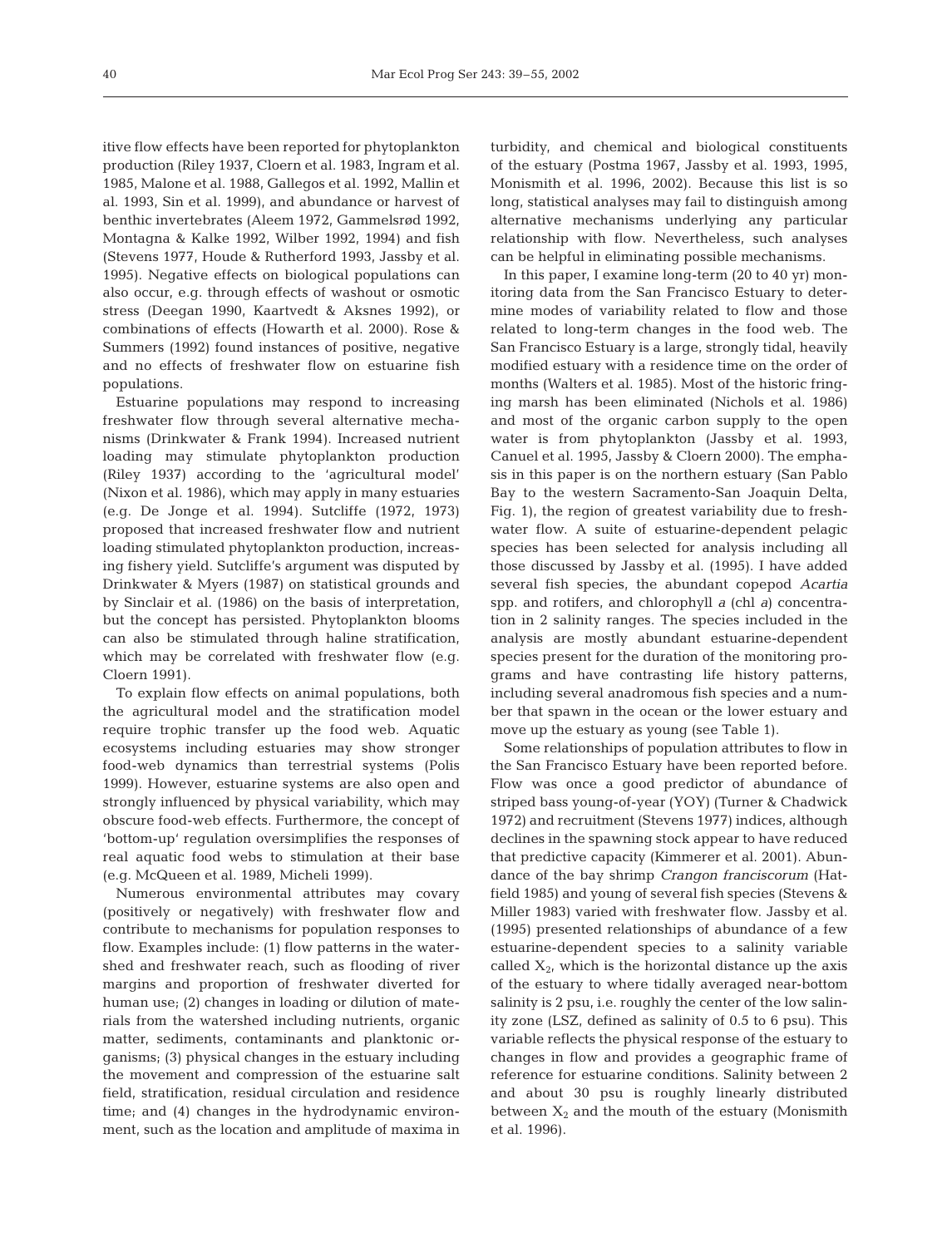An inadvertent experiment provided a glimpse into the trophic processes in the estuarine pelagic food web. The introduced clam *Potamocorbula amurensis* spread throughout San Pablo and Suisun Bays and into the western Delta in 1987, reducing chl *a* along with abundance of larger phytoplankton and some zooplankton later that year and into subsequent years (Alpine & Cloern 1992, Kimmerer & Orsi 1996, Orsi & Mecum 1996, Lehman 2000). Adding 7 to 8 yr of data after this event to those analyzed by Jassby et al. (1995) allowed for a contrast between food-web and flow effects. The flow responses reported by Jassby et al. (1995) could have arisen through stimulation at the base of the food web or through direct physical effects. If the responses to flow were due to food-web effects, we would expect 2 conditions to be true: (1) either positive or trophically alternating responses should be seen in the lower as well as higher trophic levels; and (2) changes in the flow responses due to the loss of phytoplankton biomass after 1987 should be similar at lower and higher trophic levels. I show here that the responses of lower and higher trophic levels were qualitatively different, implying that mechanisms for the responses of fish and shrimp to flow were not due to effects of flow on the base of the food web.

Jassby et al. (2002) detected 2 modes of variability in chl *a* and primary production in the Delta (see Fig. 1). The first was a long-term decline in summer chl *a* concentrations, which they attributed to the grazing by *Potamocorbula amurensis*. The second was a winterspring mode that varied inversely with flow and had a long-term decline of unknown cause. Analyses presented here focus on spring-summer, when the fish and shrimp are in larval and juvenile stages, and on salinity above 0.5 psu. This implies some overlap with the data used by Jassby et al. (2002), although as shown below, the patterns of variability were somewhat different.

#### **METHODS**

Sources of data and the methods used to calculate  $X_2$ were explained in detail by Jassby et al. (1995) and are described only briefly here. Daily values of  $X_{2}$ , the distance up the axis of the estuary to where daily average near-bottom salinity is 2 psu, were calculated from 1968 to 1992 by interpolation among fixed salinity monitoring stations. For other years,  $X_2$  was calculated from time series regression relating  $X_2$  to the previous day's  $X_2$  and the log of the current day's net freshwater flow into the estuary, which is calculated from gauged flows and estimated net consumption in the Delta (California Department of Water Resources unpubl. data). Values used were means over 1 or more months, so errors in freshwater flow estimates had at most a minor effect on the  $X_2$  values. Error variance for the estimation of daily  $X_2$  values was  $\sim$  2 km<sup>2</sup> (Jassby et al. 1995). Variance of seasonally averaged  $X_2$  values was  $\sim$ 100 km<sup>2</sup>; therefore,  $X_2$  can be treated as if measured without error. The averaging period for  $X_2$  differed among species: it was based generally on the larval development periods of the fish and shrimp (Jassby et al. 1995) or for planktonic species, the months during which samples were taken.

Data to develop biological response variables were obtained from the database of the Interagency Ecological Program for the San Francisco Estuary (IEP; www.iep.water.ca.gov), a consortium of state and federal agencies that runs several estuarine monitoring programs. Response variables included chl *a*, abundance of several planktonic taxa, and annual indices of abundance or survival of several species of fish and shrimp (Tables 1 & 2). These monitoring programs have used consistent methods since their inception, although the number and distributions of stations have changed in some cases. All response variables were log-transformed to homogenize error variance, with constants added in some cases to account for 0 catches in the data.

Data for lower trophic levels were obtained from IEP monitoring programs that focus on Suisun Bay and the Delta, with at most 2 stations in San Pablo Bay (Fig. 1). Zooplankton abundance data were obtained from the IEP zooplankton monitoring program, in which samples have generally been taken monthly in March and



Fig. 1. San Francisco Estuary showing sub-embayments and the Sacramento-San Joaquin Delta. Numbers indicate distance up the axis from the mouth of the estuary (km)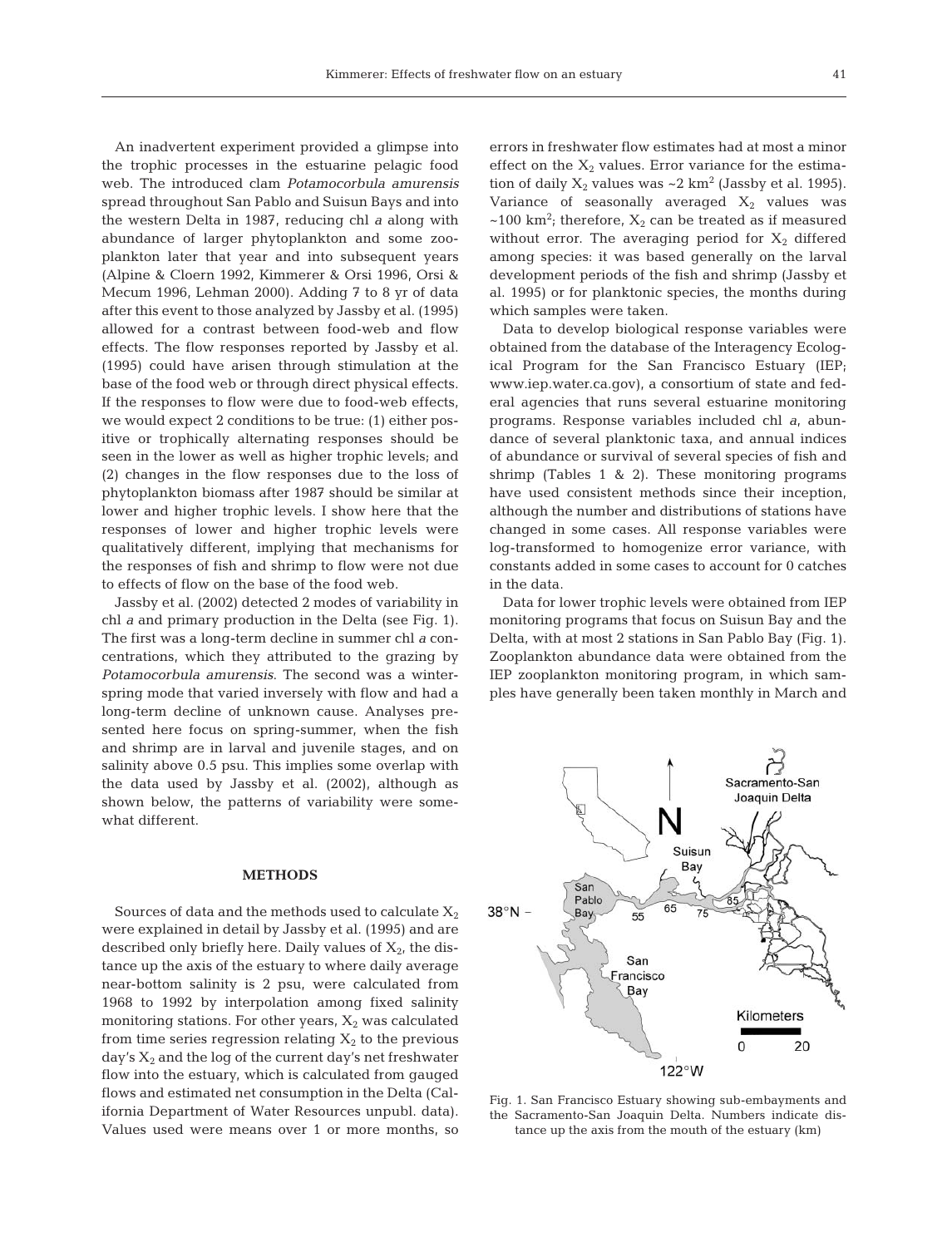| Taxon                                               | Life history information                                                                                                                                                                                                                                | Source                                                                       |
|-----------------------------------------------------|---------------------------------------------------------------------------------------------------------------------------------------------------------------------------------------------------------------------------------------------------------|------------------------------------------------------------------------------|
| Copepod<br>Eurytemora affinis                       | Resident of the low salinity zone (LSZ), since 1987 abundant only in<br>spring. Common in low salinity regions of estuaries worldwide and an<br>invader of artificial freshwater bodies. Consumes phytoplankton, can live<br>on detritus.               | Heinle et al. (1977).<br>Kimmerer et al. (1998),<br>Lee (1999)               |
| Copepod<br>Acartia spp.                             | Mostly A. hudsonica (identification uncertain), some A. californiensis and<br>A. tonsa, species not distinguished in monitoring program. Common at<br>moderate to high salinity in estuaries worldwide. Consumes phytoplankton<br>and microzooplankton. | Ambler et al. (1985),<br>Stoecker & Eqloff (1987),<br>Kimmerer & Orsi (1996) |
| Rotifer<br>Synchaeta bicornis                       | Resident of the LSZ of many estuaries. Small zooplankter, filter-feeder on<br>phytoplankton, detritus, microheterotrophs and bacteria.                                                                                                                  | Holst et al. (1998)                                                          |
| Mysid shrimp<br>Neomysis mercedis                   | Resident of the LSZ, most abundant in summer. Omnivore, increasingly<br>carnivorous with development, preving on copepods and rotifers.                                                                                                                 | Siegfried & Kopache<br>(1980)                                                |
| Bay shrimp<br>Crangon franciscorum                  | Adults reproduce mainly in coastal ocean, young move into the estuary in<br>spring to rear in shallow areas. Epibenthic predators on mysids, amphipods<br>and mollusks.                                                                                 | Hatfield (1985), Wahle<br>(1985), Emmett et al. (1991)                       |
| Starry flounder<br>Platichthys stellatus            | Adults spawn in winter, larvae and juveniles move far into the estuary in spring<br>to rear. Larvae planktivorous, juveniles consume benthic and epibenthic prey.                                                                                       | Emmett et al. (1991)                                                         |
| Pacific herring<br>Clupea pallasi                   | Adults migrate from ocean to lower estuary in winter to spawn on solid substrate<br>or vegetation. Young rear through summer in estuary feeding on zooplankton.                                                                                         | Emmett et al. (1991)                                                         |
| American shad<br>Alosa sapidissima                  | Anadromous, adults spawn in spring, larvae and juveniles rear in estuary feeding<br>on zooplankton.                                                                                                                                                     | Emmett et al. (1991)                                                         |
| Delta smelt<br>Hypomesus transpacificus             | Estuarine resident, adults spawn in winter, larvae and juveniles rear in and near<br>the LSZ, feeding on copepods and other small zooplankton. A federal and state<br>threatened species.                                                               | Moyle et al. (1992)                                                          |
| Longfin smelt<br>Spirinchus thaleichthys            | Anadromous, adults spawn at age 2 in winter, larvae rear in and near the LSZ,<br>juveniles farther seaward, feeding on copepods and other small zooplankton.                                                                                            | Emmett et al. (1991)                                                         |
| Sacramento splittail<br>Pogonichthys macrolepidotus | Adults spawn in early spring on riverine flood plains. Juveniles rear in fresh to<br>brackish water, feeding on a variety of aquatic invertebrates.                                                                                                     | Sommer et al. (1997)                                                         |
| Striped bass<br>Morone saxatilis                    | Anadromous, adults spawn in spring, larvae and juveniles rear in the LSZ,<br>feeding on copepods and switching to mysids and amphipods.                                                                                                                 | Turner & Chadwick<br>(1972), Stevens et al. (1985)                           |

|  |  |  |  | Table 1. Summary of life history information for species discussed |  |  |  |
|--|--|--|--|--------------------------------------------------------------------|--|--|--|
|--|--|--|--|--------------------------------------------------------------------|--|--|--|

November and twice monthly (once monthly since 1994) from April to October, 1972 to 1999 (Orsi & Mecum 1986, 1996, Kimmerer & Orsi 1996). Chl *a* concentration was obtained from 1975 to 1999 from the IEP zooplankton and water quality (Lehman 1992) monitoring programs, which used the same methods and were combined in 1995. Data were analyzed for 2 salinity ranges: 0.5 to 6 psu (LSZ, Kimmerer et al. 1998) and 6 to 20 psu; and 2 seasons: spring (March to May) and summer (June to October). The salinity ranges were based on faunal breaks determined in previous analyses (e.g. Kimmerer et al. 1998). Data were analyzed by salinity range rather than geographic location because planktonic species in brackish regions of estuaries vary most strongly by salinity (Laprise & Dodson 1994, Kimmerer et al. 1998).

Seasons were selected to correspond roughly with larval and juvenile stages of the fishes of interest, and the availability of data from the selected salinity ranges. Analysis of intra-seasonal patterns is described below. The log-transformed data within each salinity range were averaged within months and then within seasons.

Zooplankton data included abundance of the rotifer *Synchaeta bicornis*, the mysid *Neomysis mercedis*, and adults of the copepod *Eurytemora affinis*, all averaged over stations in the LSZ. Rotifers and mysids are uncommon in spring and their abundance was averaged only over summer months. Abundance of the copepod *Acartia* spp., not identified to species in the monitoring program but comprising at least 3 species (unpubl. data), was analyzed from stations at a salinity of 6 to 20 psu.

For chl *a* and copepod abundance, for which data were available over several months, I performed a principal components analysis (PCA) of annual patterns by month to determine modes of variability. Following Jassby (1999) and Jassby et al. (2002), I constructed a table of means by month (column) and year (row), then treated each column as a separate variable in the PCA. In contrast to chl *a* in the Delta (Jassby et al. 2002), which had separate spring and summer modes of variability, only a single mode dominated the patterns in the data presented here.

Abundance indices for juvenile life stages of fish and shrimp were obtained from IEP reports based on 3 routine surveys. The fall midwater trawl survey obtained data during 1967 and 2000 (except 1974 and 1979), monthly from September to December at 57 to 113 (median 88) stations in the northern estuary. Ten min oblique tows from near the bottom to the surface were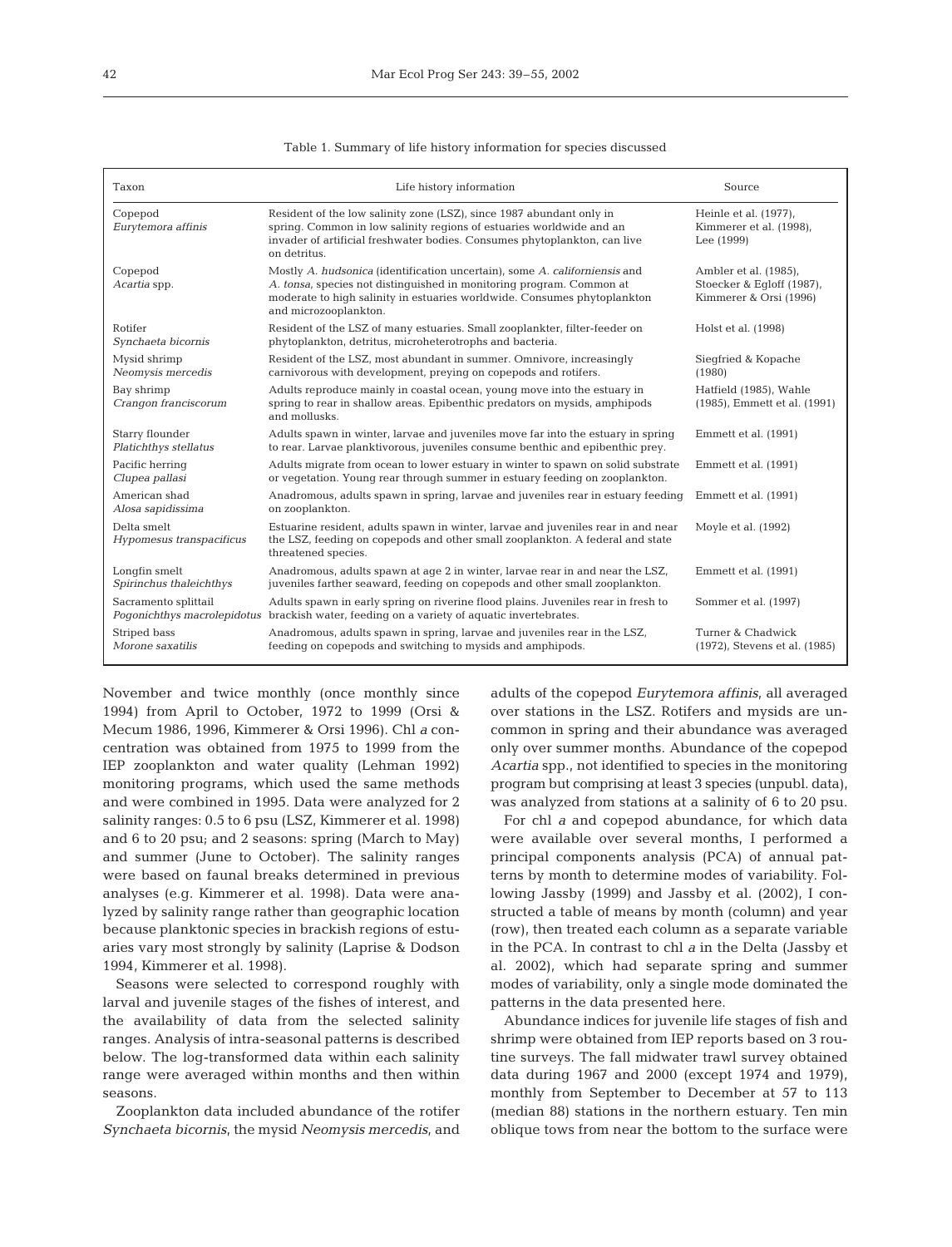taken with a 3.7 m square trawl with a variable mesh body (20.3 to 2.5 cm) and a 1.3 cm stretch mesh cod end. The annual midwater trawl (MWT) abundance index was calculated for each survey as the mean catch per tow over each of 17 regions multiplied by the volume in that region, summed over all regions and then over all months.

The San Francisco Bay study (Armor & Herrgesell 1985) took samples monthly all year during 1980 and 2000, except in winter months since 1989, using both an otter trawl and a MWT. Abundance indices were calculated similarly to those from the fall MWT survey using the otter trawl for demersal species and the MWT for other species.

Abundance indices for striped bass *Morone saxatilis* and delta smelt *Hypomesus transpacificus* were obtained from a summer townet survey (Turner & Chadwick 1972). From 1959 to 2000 (except for 1966), 2 to 5 surveys were conducted at approximately 2 wk intervals starting in June. The median number of stations used was 27. The striped bass YOY index was interpolated to the time when the mean size of the young striped bass in the catch was 38 mm. The delta smelt index was calculated from the mean abundance in the 2 surveys used to determine striped bass abundance (Miller 2000).

Abundance of Sacramento splittail was incremented by 1, and that of starry flounder by 10, to account for 0s in log transformation as for zooplankton. Data for starry flounder were abundance at Age-1, related to flow conditions during the previous year, because Age-0 starry flounder are not collected reliably. Otherwise, data were for Age-0 fish and shrimp, related to flow conditions during the same year.

Abundance indices of striped bass and Pacific herring were autocorrelated because of effects of spawning stock size; therefore, indices of early survival were used instead of abundance indices. Abundance of young striped bass has been affected by declining egg production due to a shrinking adult population; hence, a survival index for young striped bass was calculated for 1969 to 1994 (Kimmerer et al. 2001). This index is the log ratio of the summer townet index of young striped bass (Turner & Chadwick 1972) to potential egg production by the adult population. Potential egg production was calculated by multiplying estimates of age-specific fecundity by abundance at age based on Petersen mark-recapture estimates (Stevens et al. 1985, Kimmerer et al. 2000). Corrections were also made for the fraction of each age class that is mature and that actually migrates to the spawning ground (Stevens et al. 1985).

| Data type                                   | Frequency                                                    | Source                                                                     | Variables                                                                                                                                                                                                                                          |
|---------------------------------------------|--------------------------------------------------------------|----------------------------------------------------------------------------|----------------------------------------------------------------------------------------------------------------------------------------------------------------------------------------------------------------------------------------------------|
| Chlorophyll<br>$\left(\text{chl } a\right)$ | Monthly 1975 to<br>1999                                      | Water quality and<br>zooplankton monitoring<br>programs                    | Whole chl a averaged over all stations<br>in the low salinity zone (LSZ)<br>(salinity 0.5 to 6) and in salinity 6 to<br>20, separately for spring (March to<br>May) and summer (June to October).                                                  |
| Zooplankton                                 | 1 to 2 $\text{mo}^{-1}$ March<br>to November<br>1972 to 1999 | Zooplankton monitoring<br>programs (Orsi & Mecum 1986)                     | Three zooplankton taxa in the LSZ:<br>rotifers (Synchaeta bicornis) and mysids<br>(Neomysis mercedis) in summer and<br>copepods (Eurytemora affinis) separately<br>in spring and summer. Also Acartia spp.<br>in spring and summer in 6 to 20 psu. |
| Midwater trawl<br>(MWT) indices             | Annual<br>1967 to 2000                                       | <b>Fall MWT</b><br>survey                                                  | Indices of abundance and salinity data<br>for longfin smelt, American shad,<br>Sacramento splittail.                                                                                                                                               |
| Annual abundance<br>indices                 | Annual<br>1980 to 2000                                       | San Francisco Bay Study<br>(Armor & Herrgesell 1985)                       | Indices of abundance for bay shrimp,<br>Pacific herring, starry flounder; salinity<br>data for fish and shrimp                                                                                                                                     |
| Striped bass and<br>delta smelt Index       | Annual<br>1959 to 2000                                       | Summer tow net survey<br>(Turner & Chadwick 1972)                          | Indices of abundance interpolated to<br>mean length of 38 mm for striped bass;<br>abundance in the last 2 surveys for<br>delta smelt.                                                                                                              |
| Potential striped<br>bass egg production    | Annual<br>1968 to 1994                                       | Adult striped bass survey,<br>fecundity estimates<br>(Stevens et al. 1985) | Total eqq production estimate<br>based on abundance estimate x<br>age-specific fecundity $\times$<br>maturity/migration corrections                                                                                                                |
| Herring egg<br>production                   | Annual<br>1973 to 2000                                       | Annual egg survey (Spratt 1981,<br>Watters & Oda 2001)                     | Estimate of eqgs based on surveys<br>of spawning grounds                                                                                                                                                                                           |

Table 2. Data sources used in this study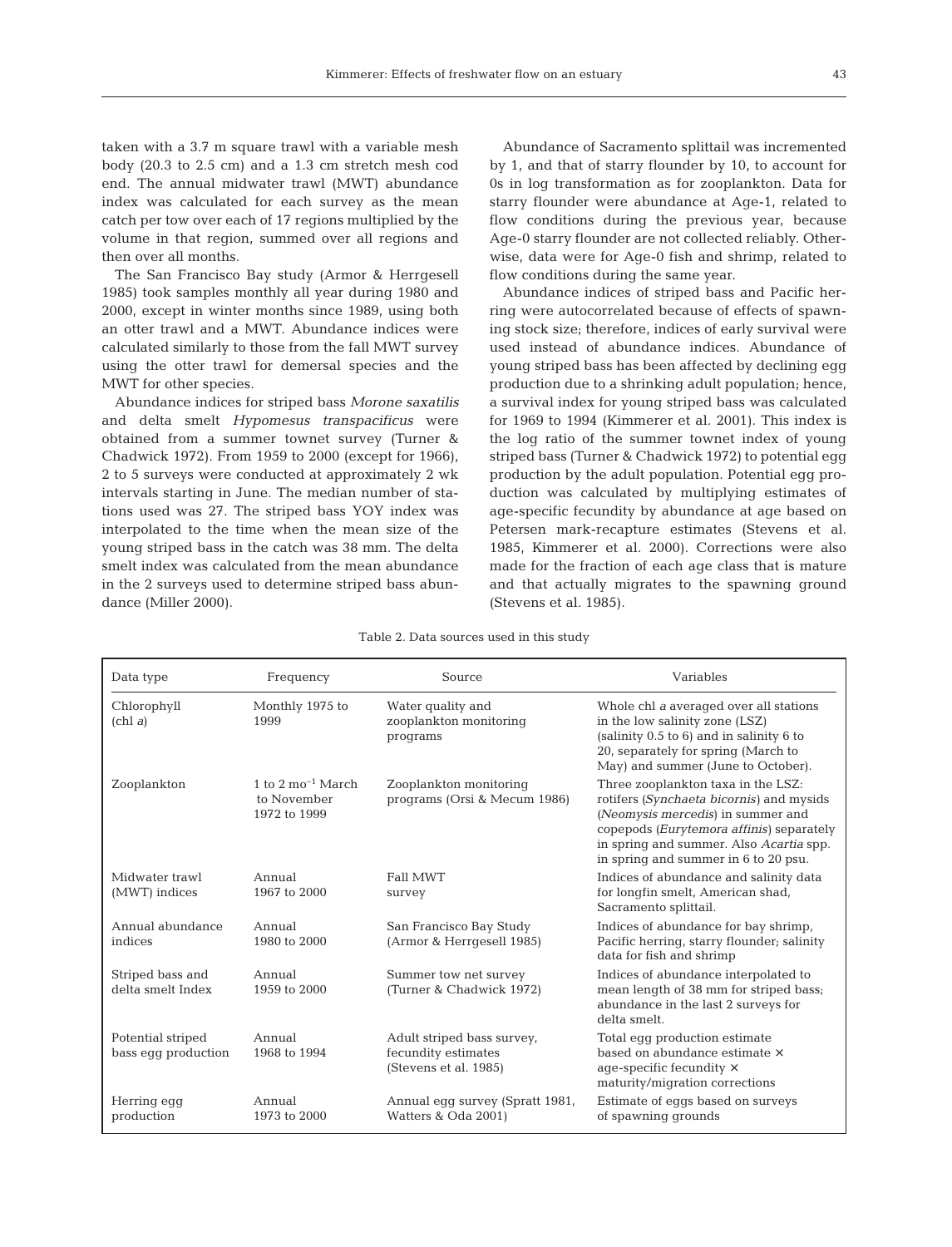I calculated a survival index for Pacific herring as the ratio of the juvenile index from the Bay study MWT survey to egg abundance. Egg abundance was estimated by the Department of Fish and Game separately for eggs attached to vegetation, intertidal hard substrate and pier pilings, then combined into a single annual estimate (Watters & Oda 2001, based on Spratt 1981).

The hypotheses tested for each taxon were: (1) the response variable is related to  $X_{2i}$  and (2) the response variable changed between 1987 and 1988. The latter change would be consistent with an effect of the clam *Potamocorbula amurensis* if its filtration rate underwent a step change from 0 before to a high value after that time. This seems to have been the case: clam abundance in Suisun Bay went from 0 to over  $2000 \text{ m}^{-2}$ in 1 mo (Alpine & Cloern 1992) and has since exceeded 1400  $\mathrm{m}^{-2}$  in  $\frac{1}{2}$  of the samples taken in Suisun and San Pablo Bay year-round (IEP data). Routine benthic monitoring includes too few stations for an estimate of interannual variability of clam abundance adequate for detailed testing of effects of clams on the pelagic food web. In addition, it does not report size of clams, which is needed to estimate filtration rate. Estimates of community filtration rates in Suisun Bay suggest that *Potamocorbula amurensis* is probably responsible for the continued low chl *a* concentrations there (J. Thompson, US Geological Survey, pers. comm.).

The fundamental statistical model fitted to the abundance data was a regression on  $X_2$  with a dummy variable YearCat, which was 0 for years up to 1987 and 1 thereafter. The model was then:

$$
Y_i = \alpha X_{2i} + \beta \text{YearCat}_i + \gamma X_{2i} \times \text{YearCat}_i + \varepsilon_i \quad (1)
$$

where *Y* is the log-transformed abundance or survival index or value,  $\alpha$ ,  $\beta$  and  $\gamma$ , are parameters to be estimated,  $\varepsilon_i$  is the error term, and subscript *i* refers to year. This model was refined as necessary. Where the interaction term was significantly different from 0, the data set was broken into 2 parts corresponding to YearCat for separate estimates of α. When γ was not different from 0, and in all cases to estimate β, the model was fitted without the interaction term.

To illustrate the range of habitat used by the species considered here, salinity ranges were determined for each species of fish and shrimp from the San Francisco Bay study, which has the best coverage of the salinity range of the sampling programs. Mean abundance was calculated for each of 25 salinity ranges or 'bins' containing approximately equal numbers of samples. Data from the zooplankton survey were treated similarly, except the salinity bins had linearly decreasing numbers of samples with increasing salinity to account for the heavy weighting of sampling toward freshwater.

Minimum bin size was 25 samples in that case. Mean salinity and mean abundance by bin were calculated, and the 25th, 50th and 75th percentiles of relative abundance in salinity space were interpolated.

Trawl sampling is inefficient, and its efficiency can vary with turbidity (Rozas & Minello 1997), which increases in the estuary under high flow conditions (Buchanan et al. 1995, Buchanan & Schoellhamer 1996). Assessing this potential source of bias directly is difficult because turbidity also covaries with season, salinity, and particularly wind and tidal currents. To determine whether such bias was likely, I analyzed mean length of common fish species and proportion of adults in the shrimp catch, assuming that bias due to turbidity would be reflected both in lower catches and a smaller proportion of large individuals in samples from clearer water. Using only samples from which at least 20 individuals had been measured for each species, with data aggregated over seasons of high abundance and similar size distributions, I then determined regressions of mean length versus secchi depth as a measure of turbidity.

Data analyses relied on an exploratory approach with an emphasis on graphical techniques (Cleveland 1973). Assumptions of normality, homoscedasticity, lack of autocorrelation in residuals and lack of excessive influence of single points were tested by examining standard plots of residuals including autocorrelation functions. Cases in which some points had high influence were examined further using robust techniques (Venables & Ripley 1997); the few cases where the results were qualitatively different from the unweighted linear model are discussed below. In the initial analysis of delta smelt abundance, there was evidence that the fitted model was inappropriate, as determined by plots of residuals. Further analysis was done with this species to determine a more suitable model using tree regression to determine the timing of change in abundance. However, for comparability most of the discussion addresses the model described above.

### **RESULTS**

Salinity ranges of most species were broad (Fig. 2). The median salinity values ranged from 0.3 for American shad to 19 for Pacific herring. All but 3 of these species had median salinity between 0.5 and 6, i.e. their distributions overlapped substantially with the LSZ, but large parts of these populations are outside of the LSZ. Trophic interactions are likely among some of these species by virtue of their spatial and temporal overlap as well as feeding modes (e.g. Fig. 3 in Jassby et al. 1995).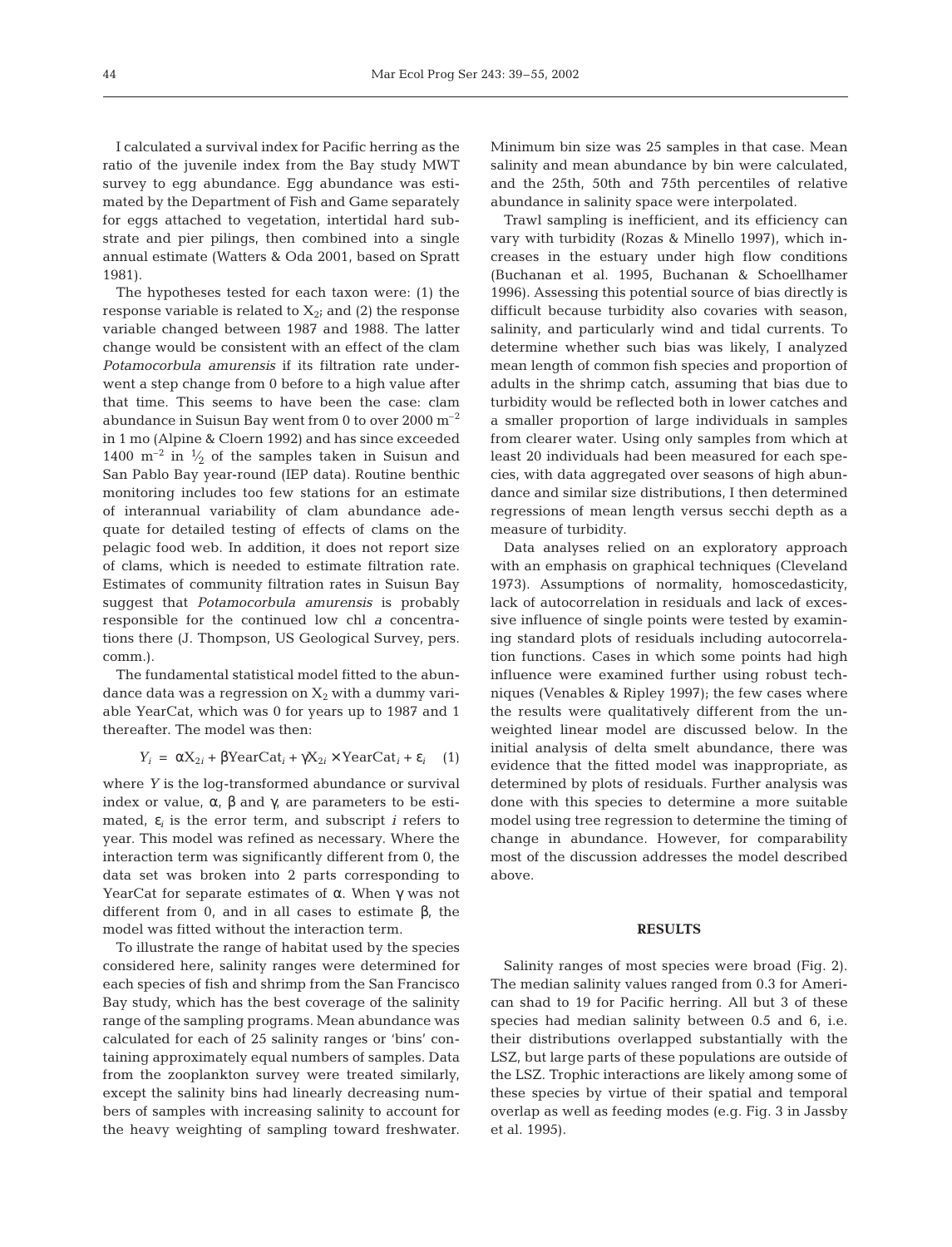

Fig. 2. Salinity ranges of taxa examined. For each taxon, the horizontal line gives the 25th, 50th and 75th percentiles of the distribution of abundance with respect to salinity. Salinity is plotted on a log scale, which emphasizes freshwater and underemphasizes the large spatial extent of higher salinity water and distribution of, e.g. Pacific herring. Arrows indicate the direction of ontogenetic movement. Shaded bars at the bottom indicate the 2 salinity ranges for chlorophyll analyses

The time course of freshwater flow into the estuary and  $X_2$  indicates several high flow periods and several droughts (Fig. 3). The highest, i.e. most landward,  $X_2$ values occurred during a severe drought in 1976 to 1977, and an extended drought lasting from 1984 through 1992 except for March 1986.

Chl *a* concentration and copepod abundance showed single modes of variability based on the seasonal PCA (Table 3). The first PC and the mean annual values for each month were correlated with a coefficient of at least 0.64 (up to 0.99). The first PC showed a strong decline around 1987 and was unrelated to  $X_2$ (coefficients  $\alpha$  and  $\gamma$  in Eq. [1] not significant, p > 0.1).

Time courses of the response variables show rather consistent declines in the late 1980s among the lower trophic levels, particularly in summer (Fig. 4). Although the specific temporal pattern varied among responses, chl *a* and abundance of 4 zooplankton taxa were lower after 1987 than before. This contrasts with the overall pattern among fish and shrimp (Fig. 5). Few of these showed a pattern of annual abundance or



Fig. 3. Time series of  $X_2$  (distance up the axis of the estuary to the 2 psu isohaline, thin line, left axis, scale reversed) and flow (heavy line, right axis, log scale), annual averages for January to June. Flow data from the California Department of

Water Resources;  $X_2$  calculated as in Jassby et al. (1995)

survival index that was consistently lower after 1987 than before, although delta smelt abundance was lower after 1981 than before (Fig. 5E).

A clear contrast also exists between the taxa in lower trophic levels, and the fish and shrimp in their relationships to  $X_2$  (Figs. 6, 7 & 8, Table 4). Taxa in lower trophic levels had generally weak responses to flow. With several exceptions discussed below, fish and shrimp generally had strong relationships to  $X_2$  and relatively small changes between the 2 periods. With the exception of delta smelt, the patterns of change of populations of higher and lower trophic levels clustered separately (Fig. 6).

Details of the patterns summarized in Fig. 6 are presented in Table 4 and Figs. 7 & 8. Chl *a* in the LSZ has never had a strong relationship with  $X_{2}$ , although the relationship in the summer data up to 1987 may be unimodal (Fig. 7B), as found by Jassby & Powell (1994). Although the interaction term for spring chl *a* in the LSZ was statistically significant, the slopes versus  $X_2$ were rather small both before and after 1987 (Table 4). The mean chl *a* value decreased after 1987 by about 3-fold in spring and 4-fold in summer (Figs. 4A,B &

Table 3. Results of principal components analysis on chlorophyll (chl *a*) concentration in 2 salinity ranges and abundance of 2 copepod species. In each case, only the first principal component explained a significant proportion of the variance

| Variable                      | Proportion variance (%) |     | Months     | Years                           |
|-------------------------------|-------------------------|-----|------------|---------------------------------|
|                               | PC <sub>1</sub>         | PC2 |            |                                 |
| Chl a, $0.5-6$ psu            | 78                      | 11  | Mar to Oct | 1975–99 ('95 omitted)           |
| Chl $a, 6-20$ psu             | 79                      |     | Apr to Oct | 1975–99 ('95 omitted)           |
| Eurytemora affinis, 0.5-6 psu | 88                      |     | Mar to Oct | $1972 - 99$ (all)               |
| Acartia spp., 6–20 psu        | 80                      | 12  | Apr to Oct | 1972-99 ('73, '74, '75 omitted) |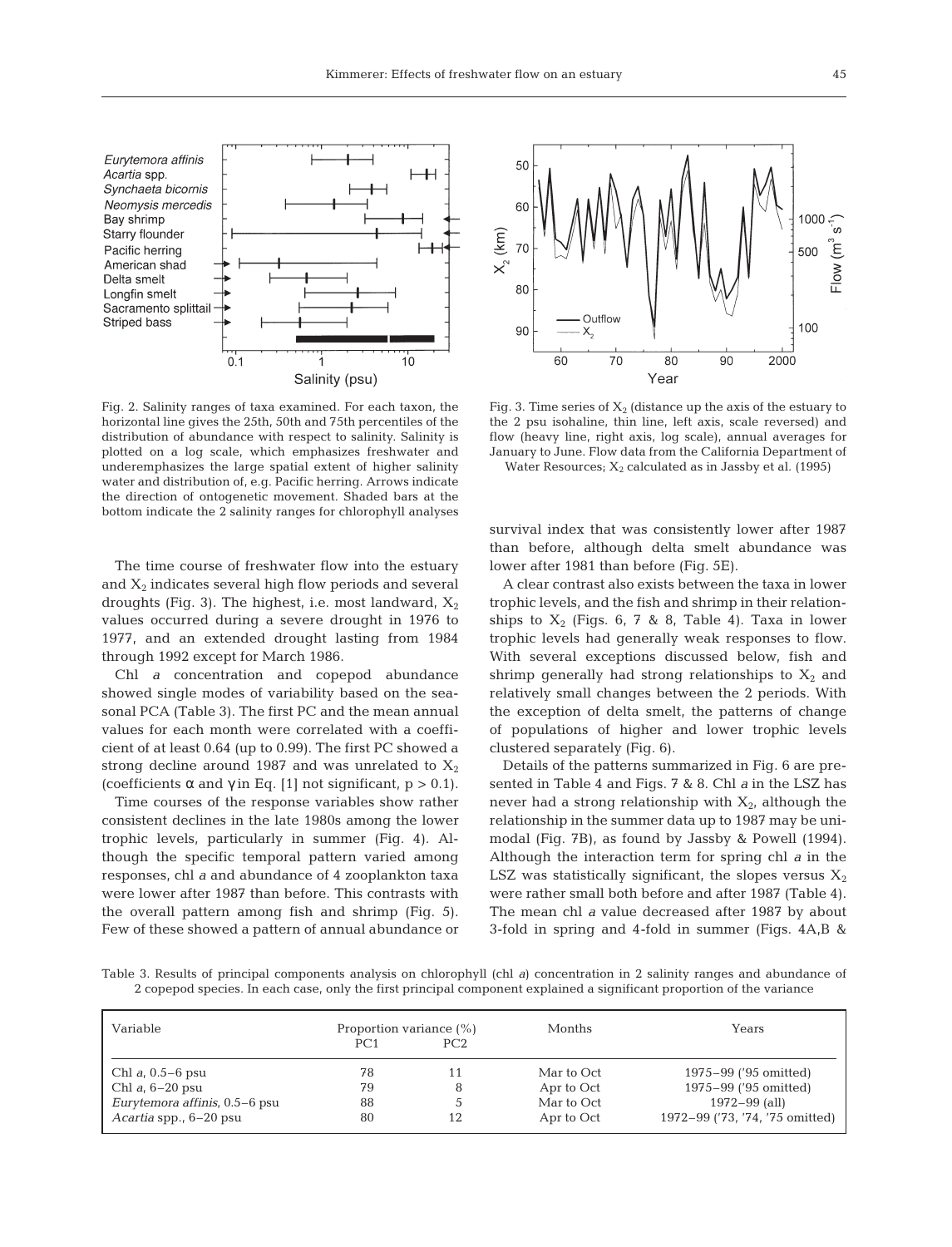Fig. 4. Time course of plankton abundance measures.  $(\blacksquare)$  Data up to 1987; ( $\Box$ ) 1988 to 1999. All variables have been logtransformed and are on the same relative scale. For chlorophyll (A and B), symbols indicate data from the low salinity zone (LSZ) (0.5 to 6 psu) and thin lines data from 6 to 20 psu; the copepod *Eurytemora affinis,* the rotifer *Synchaeta bicornis* and the mysid *Neomysis mercedis* are from the LSZ. The copepod *Acartia* spp. is from 6 to 20 psu

7A,B). The period up to 1987 was characterized by phytoplankton blooms that typically lasted most of the spring and summer, with long-term geometric mean chl *a* around 10 g  $l^{-1}$ . After 1987, chl *a* values have been almost uniformly low through spring and summer except for 1 moderate spring bloom in 1998 (Fig. 4A). Chl *a* at higher salinity had a similar pattern to that in the LSZ, except for the lack of an interaction term in spring (Fig. 6, Table 4).

The abundance of the copepod *Eurytemora affinis* (Figs. 4C,D & 7C,D) declined by about 7-fold in spring and 7-fold in summer after 1987. Springtime abundance had a significant interaction, forcing a split into the 2 time periods, with the post-clam period having a significant negative relationship with  $X_2$  (Table 4). The copepod *Acartia* spp. (Figs. 4E,F & 7E,F) declined by roughly the same amount as  $E$ . affinis. The  $X_2$  term in spring was not statistically significant, but this result was influenced by 2 low points in 1996 and 1997. This increased the error variance and may have obscured a slope of about –0.02 as determined by robust regression (Venables & Ripley 1997). In summer, there was no effect of flow on *Acartia* abundance.

The rotifer *Synchaeta bicornis* is typically abundant in the LSZ in summer. Abundance was unrelated to  $X_2$ and declined about 11-fold between the 2 time periods (Figs. 4G & 7G). The mysid *Neomysis mercedis* (Figs. 4H & 7H) was previously abundant in the LSZ in summer but declined about 50-fold after 1987. The response of *N. mercedis* to  $X_2$  changed significantly between the 2 periods, with a negative slope through 1987 (higher at high flow) and a steep positive slope thereafter (Table 4).

Abundance patterns of *Eurytemora affinis* and *Neomysis mercedis* provide an incomplete picture because these species were at least partially replaced by other species of somewhat similar life history (Orsi & Ohtsuka 1999). The decline in biomass of calanoid copepods and total mysids was much smaller than those for the single species indicated in Fig. 4. Thus, although there is a clear response of individual species to the step change after 1987, the change in the food environment for higher trophic levels was not so sharp, in spite of the large decline in chl *a*.

All of the fish and shrimp, except delta smelt, had negative relationships with  $X_2$ , indicating higher abundance at high flow, and 2 of them had lower intercepts after 1987. The bay shrimp *Crangon franciscorum* (Figs. 5A & 8A) had a significant relationship with  $X<sub>2</sub>$  that had not appeared to change since 1988, although both the lowest and highest residuals around

 $\overline{3}$ 

 $\Delta$ 

3



Fig. 5. Time course of fish and shrimp abundance indices or, where noted, survival indices. Details as for Fig. 4

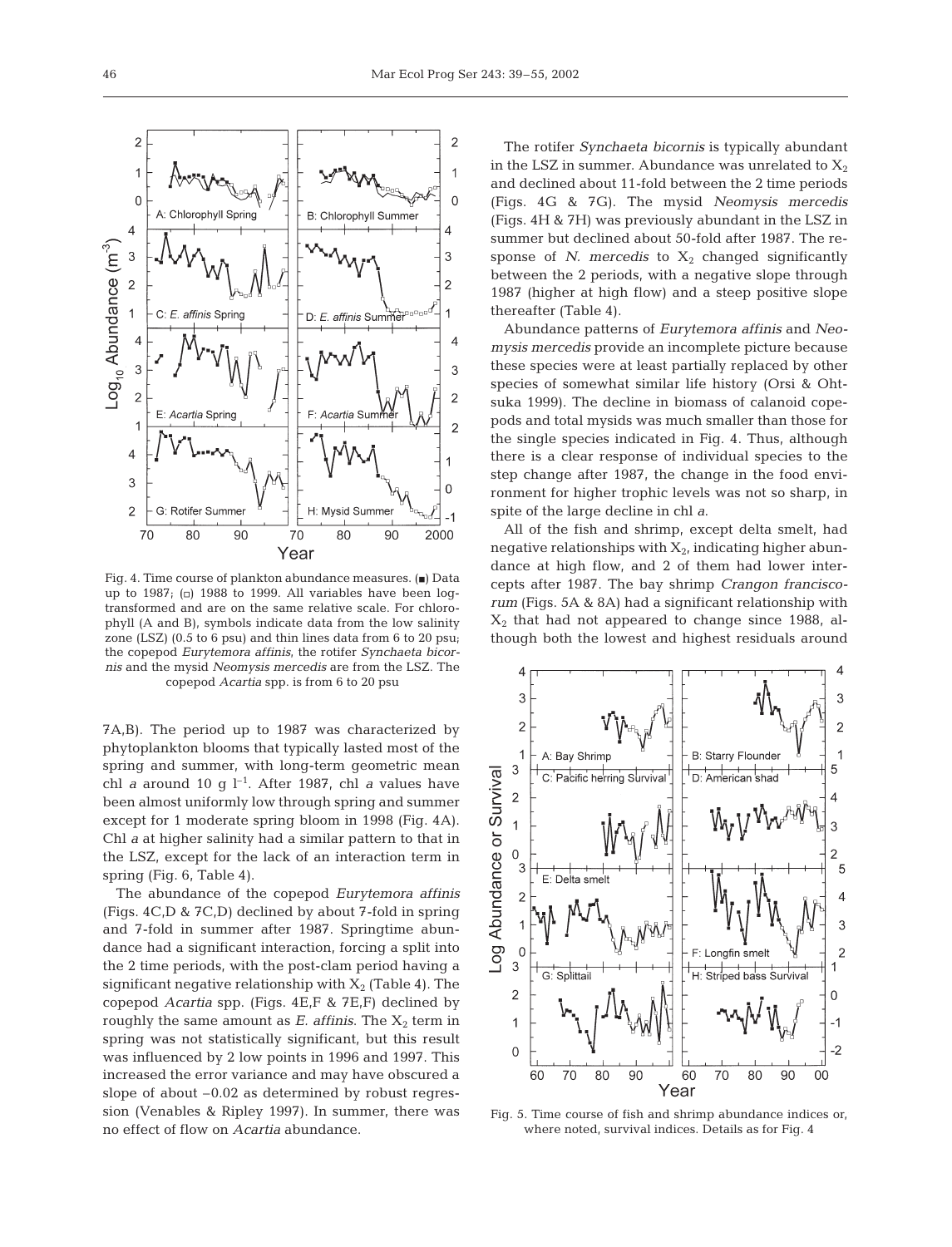

Fig. 6. Summary graph of responses to  $X_2$  and a step change after 1987. Each point represents the 2 parameter values ( $\alpha$ for X2 and β for YearCat) from Eq. (1), with the interaction term γ set to 0, on one of the variables from Figs. 4 & 5. Lower trophic level taxa are shown in bold. Note that some violations of assumptions of the analysis were accepted to allow all results to be plotted on a single graph (see models in Table 4). Lines giving 95% confidence limits around the parameter estimates may be underestimates in those cases. Solid arrows indicate labels moved for clarity. Variables are in order in which they appear in Figs. 3 & 4: chlorophyll in the low salinity zone  $(LSZ)$  in spring  $(C1)$  and summer  $(C2)$ , and at salinity of 6 to 20 psu in spring (C3) and summer (C4); *Eurytemora affinis* in spring (Z1) and summer (Z2), *Acartia* spp. in spring (Z3) and summer (Z4), *Synchaeta bicornis* in summer (Z6), and *Neomysis mercedis* in summer (Z8); Bay shrimp (SH), starry flounder (SF), Pacific herring survival (PH), American shad (AS), delta smelt (DS), longfin smelt (LF), Sacramento splittail (SP) and striped bass survival (SB)

the  $X_2$  trend line were observed after 1988, indicating a possible transient response either to the change in the food web or to the extended drought from 1985 to 1992.

Starry flounder *(*Figs. 5B & 8B) had a significant relationship with  $X_2$  that declined in intercept by nearly 4-fold. Survival of Pacific herring (Figs. 5C & 8C) had a weak relationship with  $X_2$  and no change over time. American shad had a weak but significant relationship to  $X_{2}$ ; but with a significant effect of time period by which abundance increased after 1987 (Fig. 5D).

The 2 smelt species had strikingly different patterns of abundance and response to  $X_2$ . Delta smelt abundance index had no discernible relationship to  $X_2$  and appeared somewhat lower in abundance in the later time period than before (Figs. 5E & 8E). However, tree regression and examination of plots (Fig. 5E) showed the data series to be most effectively divided between 1981 and 1982 rather than 1987 and 1988. Analysis as in Eq. (1) but with a step change between 1981 and 1982 had a significant interaction; subsequent regressions on the data from the 2 time periods showed a positive relationship with  $X_2$  during the period up to 1981 and a negative but non-significant relationship from 1982 and 2000. By contrast, longfin smelt abundance index (Figs. 5F & 8F) had the strongest relationship with  $X_2$  and a 4-fold decline after 1987, with no significant change in slope (interaction term  $0.018 \pm 0.022$ ,  $p > 0.1$ .

Abundance of Sacramento splittail (Figs. 5G & 8G) and survival of striped bass from egg to YOY (Figs. 5H & 8H) varied negatively with  $X_2$  and had no discernible change following 1987.

Size distributions of fish and proportion of adult shrimp in catches were analyzed for potential effects of water clarity for several species. Data were obtained from the Bay study for Pacific herring, longfin smelt and bay shrimp in April to July, and striped bass in July to September, and from the fall midwater trawl survey for American shad, longfin smelt and striped bass. In no case was the slope of a linear regression of mean length (or proportion adults in shrimp catch) versus log of secchi depth significantly negative, and several were significantly positive ( $p < 0.05$ , linear regressions). This suggests that water clarity did not have a substantial effect on catchability by size, and relation-



Fig. 7. Plankton abundance plotted against  $X_2$  (as for Fig. 4). (a) and lines, data up to 1987; ( $\Box$ ) and dotted lines, 1988 to 1999. Lines are provided only when statistically significant except for thin lines for *Acartia* spp. in spring (Panel E) (see statistics in Table 4). All variables have been log-transformed and are on the same relative scale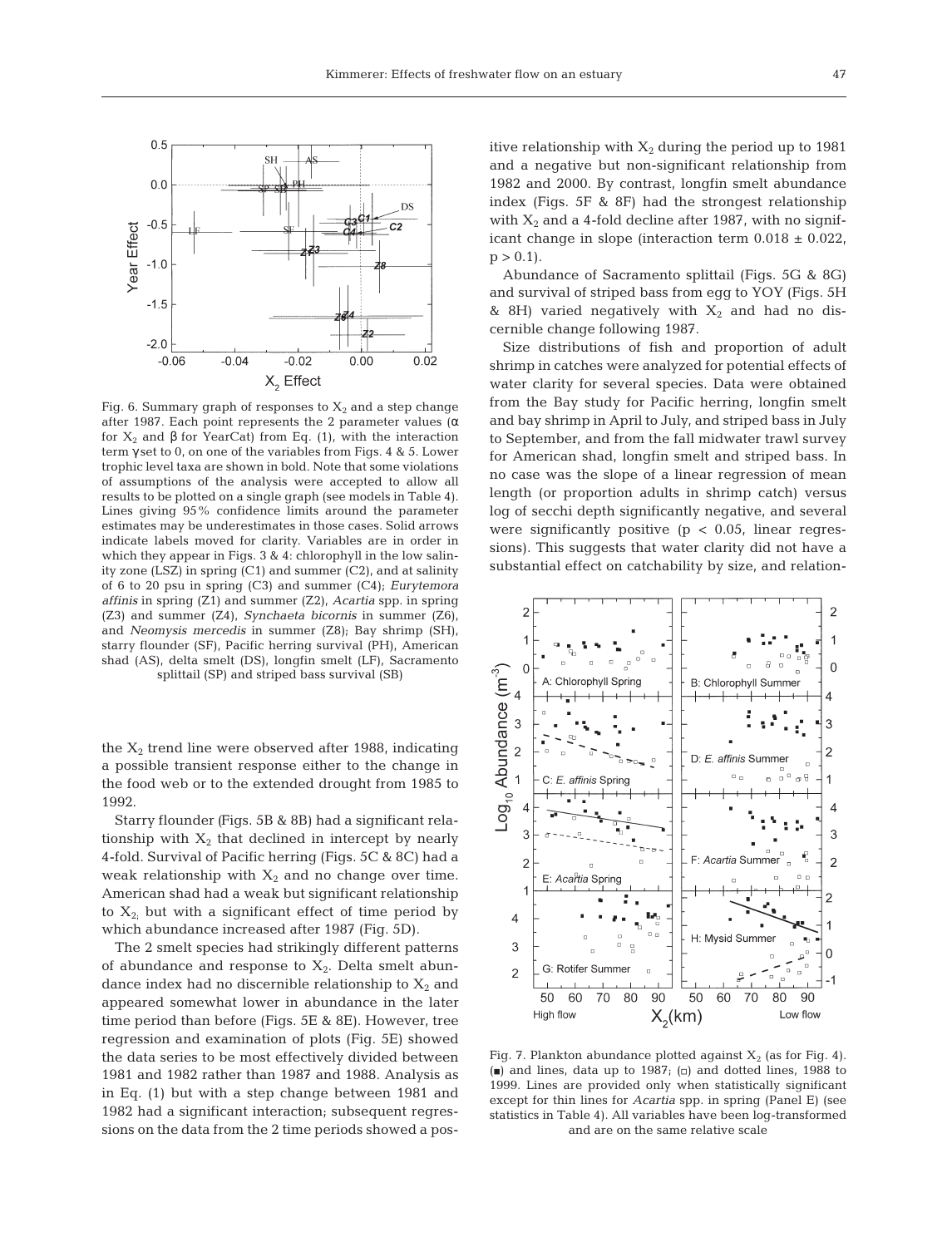

Fig. 8. Timescale of fish and shrimp abundance or, where noted, survival indices. Details as for Fig. 4. Regression statistics in Table 4. Taxa as for Fig. 5

ships of abundance to flow were likely not due to covariation of water clarity with both flow and catchability of the fish and shrimp.

#### **DISCUSSION**

The results presented here contrast with findings from other estuaries. Several mechanisms have been reported for positive effects of flow on populations (Drinkwater & Frank 1994), including bottom-up effects due to nutrient stimulation (Aleem 1972, Sutcliffe 1972, 1973, but see Sinclair et al. 1986) or increased stratification with flow (Skreslet 1997), and suppression of predators on benthos by low salinity (Wilber 1992, Livingston et al. 2000). Catch rates of several fishery species were related to freshwater flow in an Australian estuary, although much of that relationship may have been due to vulnerability of the fish rather than population size (Loneragan & Bunn 1999). As discussed below, none of these mechanisms is consistent with the data from the San Francisco Estuary. In addition, negative effects of freshwater flow on estuarine biota reported elsewhere (Deegan 1990, Kaartvedt & Aksnes 1992, Livingston et al. 1997, Howarth et al. 2000) were nearly absent in estuarine-dependent spe-

cies from the San Francisco Estuary. Abundance of marine species within the San Francisco Estuary may respond negatively to flow due simply to seaward displacement of their habitat, and therefore, population centers; however, this would be a distributional rather than a population response. Negative effects apparently due to osmotic stress have been observed in the benthos (Nichols et al. 1990), but pelagic organisms are able to move with the water and may be relatively unaffected by salinity fluctuations (Laprise & Dodson 1993).

## **Mechanisms for flow effects**

Bias is an unlikely explanation for the flow effects reported here. The most likely source of bias is increasing catchability with increasing turbidity (Rozas & Minello 1997). However, turbidity depends mainly on tidal currents and wind, and is affected by freshwater flow mainly during extreme flow events. For example, suspended solids concentrations throughout the estuary were not much different between 1994, a drought year, and 1995, a high-flow year, except during flow peaks (Buchanan et al. 1995, Buchanan & Schoellhamer 1996). Furthermore, mean length of common fish species or proportion of adult bay shrimp did not increase with turbidity as measured by secchi disk.

Although mechanisms behind the abundance flow relationships in higher trophic levels cannot be deduced from correlative analyses, these mechanisms are unlikely to arise from effects occurring at the base of the food web. A simplified view of the food web of the northern San Francisco Estuary (Fig. 9) illustrates the alternative causal pathways between physical forcing, particularly freshwater flow and biological responses. For freshwater flow to influence fish and shrimp through the food web (Fig. 9, Mechanisms 1 to 3, and 4 for zooplankton) would require first that lower trophic levels have positive responses to flow, and that these responses propagate up the food web. Neither of these mechanisms is supported by the results presented here. Taxa in lower trophic levels either did not respond to flow, or they responded inconsistently by season, or with different slopes up to versus after 1987. Most taxa at higher trophic levels, which feed mainly on copepods and mysids during early life, had positive relationships to flow that did not change in slope after 1987, although several changed in intercept, 2 negatively and 1 positively. The large change noted for delta smelt (Fig. 8E, Table 4) apparently occurred well before the step change at the base of the food web (Fig. 5E). Thus, the flow response at higher trophic levels was largely uncoupled from variability in lower trophic levels.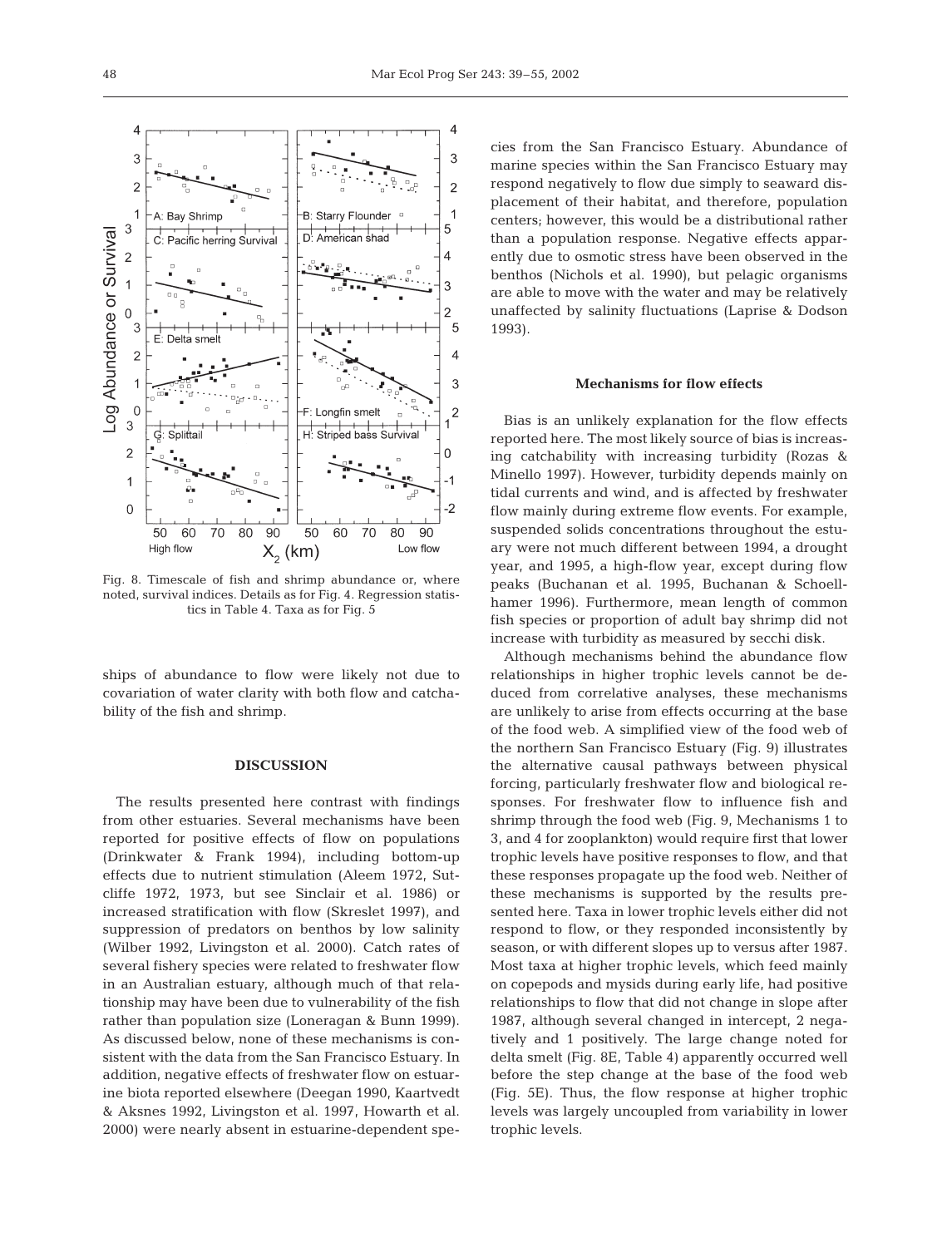Table 4. Summary of parameters of models generalized in Eq. (2) for biological response variables, with estimated 95% confidence limits. Values in **bold** are significantly different from 0 at p < 0.05 (2-tailed). The basi groups for regression; however, the magnitude of the step term below and in Fig. 6 was determined without the interaction term for comparability. S under response Table 4. Summary of parameters of models generalized in Eq. (2) for biological response variables, with estimated 95% confidence limits. Values in **bold** are significantly different from 0 at p < 0.05 (2-tailed). The basic model was that in Eq. (1) without an interaction unless noted. Where interactions were significant, data were split into 2

|                      |                                             |                      |          | variable refers to salinity                           |                                                    |                        |                                                                    |
|----------------------|---------------------------------------------|----------------------|----------|-------------------------------------------------------|----------------------------------------------------|------------------------|--------------------------------------------------------------------|
| Taxonomic<br>droub   | Response<br>variable                        | Averaging<br>period  | ¤        | (flow effect)<br>$(\alpha \text{ in Eq. 1})$<br>$X_2$ | (step after 1987)<br>$(\beta$ in Eq. 1)<br>YearCat | Years                  | Remarks                                                            |
| Phytoplankton        | Chlorophyll (chl a)<br>$(S = 0.5 to 6)$     | Mar to May<br>Survey | 24       | $-0.008 \pm 0.013$<br>$0.009 \pm 0.011$               | $-0.4 \pm 0.21$                                    | 1988-1999<br>1975-1987 | significant interaction<br>No data for 1995;<br>$(\gamma \neq 0)$  |
| Phytoplankton        | $(S = 0.5 to 6)$<br>Chl $\it a$             | Jun to Oct<br>Survey | 25       | $-0.002 \pm 0.010$                                    | $-0.63 \pm 0.17$                                   | 1975-1999              |                                                                    |
| Phytoplankton        | $(S = 6 to 20)$<br>Chl $\it a$              | Mar to May<br>Survey | 24       | $-0.004 \pm 0.010$                                    | $-0.48 \pm 0.22$                                   | 1975-1999              | No data for 1995                                                   |
| Phytoplankton        | $(S = 6 to 20)$<br>Chl a                    | Jun to Oct<br>Survey | 25       | $-0.004 \pm 0.009$                                    | $-0.59 \pm 0.15$                                   | 1975-1999              |                                                                    |
| Eurytemora affinis   | Abundance + 10<br>$(S = 0.5 \text{ to } 6)$ | Mar to May<br>Survey | 16<br>12 | $-0.004 \pm 0.019$<br>$-0.029 \pm 0.018$              | $-0.86 \pm 0.32$                                   | 1988-1999<br>1972-1987 | Significant interaction<br>$(\gamma \neq 0)$                       |
| Eurytemora affinis   | Abundance + 10<br>$(S = 0.5 to 6)$          | Jun to Oct<br>Survey | 28       | $0.001 \pm 0.01$                                      | $-1.88 \pm 0.20$                                   | 1972-1999              |                                                                    |
| Acartia spp.         | $\Delta$ bundance + 10<br>$(S = 6 to 20)$   | Mar to May<br>Survey | 25       | $-0.015 \pm 0.02$                                     | $-0.83 \pm 0.44$                                   | 1972-1999              | 1974, 1975, 1995 missing                                           |
| Acartia spp.         | $\Delta$ bundance + 10<br>$(S = 6 to 20)$   | Jun to Oct<br>Survey | 28       | $-0.005 \pm 0.02$                                     | $-1.64 \pm 0.38$                                   | 1972-1999              |                                                                    |
| Synchaeta bicornis   | $(S = 0.5 to 6)$<br>Abundance               | Jun to Oct<br>Survey | 28       | $0.006 \pm 0.019$                                     | $-1.03 \pm 0.33$                                   | 1972-1999              |                                                                    |
| Neomysis mercedis    | $(S = 0.5 to 6)$<br>Abundance               | May to Oct<br>Survey | 15<br>12 | $0.034 \pm 0.032$<br>$-0.036 \pm 0.021$               | $-1.67 \pm 0.39$                                   | 1988-1999<br>1973-1987 | Significant interaction<br>$(\gamma\neq 0)$                        |
| Bay shrimp           | Abundance index                             | Mar to May           | 21       | $-0.024 \pm 0.011$                                    | $-0.04 \pm 0.26$                                   | 1980-2000              |                                                                    |
| Starry flounder      | Abundance index + 1                         | Mar to Jun           | 21       | $-0.023 \pm 0.015$                                    | $-0.58 \pm 0.36$                                   | 1980-2000              |                                                                    |
| Pacific herring      | Survival index                              | Jan to Apr           | 20       | $-0.021 \pm 0.022$                                    | $-0.01 \pm 0.5$                                    | 1980-2000              | No data for 1994                                                   |
| American shad        | Abundance index                             | Feb to May           | 32       | $-0.014 \pm 0.009$                                    | $\pm 0.22$<br>0.25                                 | 1967-2000              | No data for 1974, 1979                                             |
| Delta smelt          | Summer abundance index                      | Feb to Jun           | 39       | $-0.011 \pm 0.012$<br>$0.017 \pm 0.022$               | $-0.44 \pm 0.33$                                   | 1988-2000<br>1959-1987 | Significant interaction;<br>but see text. No data<br>for 1966-1968 |
| Longfin smelt        | Abundance index                             | Jan to Jun           | 32       | $-0.053 \pm 0.012$                                    | $-0.60 \pm 0.27$                                   | 1967-2000              | No data for 1974, 1979                                             |
| Sacramento splittail | Abundance index                             | Feb to May           | 31       | $-0.031 \pm 0.013$                                    | $-0.07 \pm 0.3$                                    | 1967-2000              | No data for 1974, 1979                                             |
| Striped bass         | Survival index                              | Apr to Jun           | 25       | $-0.027 \pm 0.012$                                    | $-0.08 \pm 0.3$                                    | 1969-1994              | No data for 1983                                                   |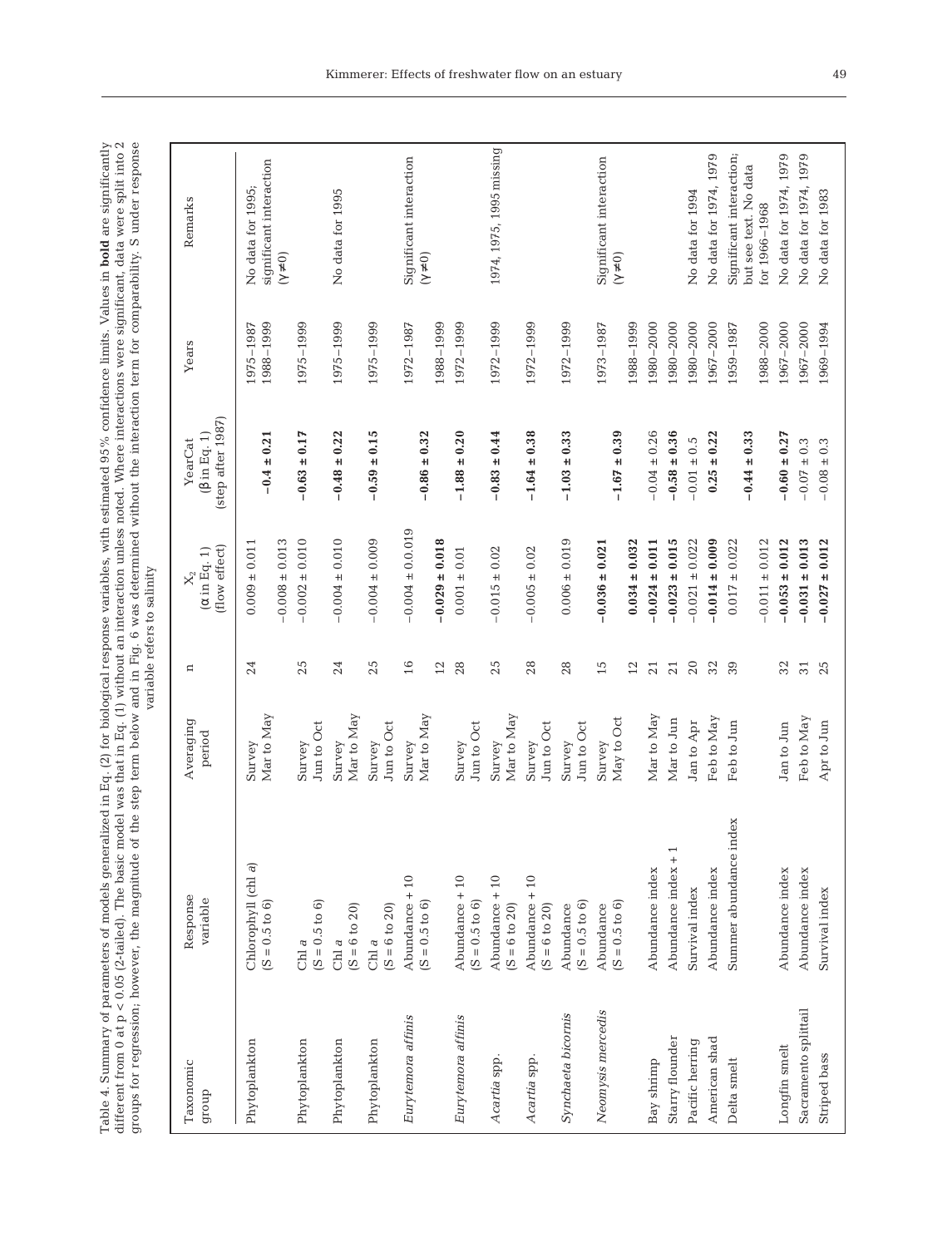

Fig. 9. Simplified food web for the San Francisco Estuary. Numbers indicate causal pathways for mechanisms of flow effects discussed in the text. Wide arrows indicate material flow, all others indicate causal pathways. In general, hydrodynamic forcing affects the physical environment (solid arrows), which then has various mechanisms for influences on the biotic environment (dotted and dashed lines). The feedback loop indicated on the right represents the influence of the clam *Potamocorbula amurensis* on the flow of energy from primary producers to both the zooplankton and the benthos

Additional information also fails to support Mechanisms 1 to 3 (Fig. 9). According to the agricultural model (Nixon et al. 1986), increasing nutrient or organic inputs with increasing flow results in stimulation that propagates to higher trophic levels (Fig. 9, Mechanisms 1 and 2). That model would require a causal chain by which increased nutrient input with high flow resulted in higher phytoplankton production and biomass, with increases subsequently passed up through the food web. However, phytoplankton production in the San Francisco Estuary is most commonly limited by light rather than nutrients (Arthur & Ball 1979, Cole & Cloern 1984, Cloern 1999), and nutrient concentrations in the northern estuary are generally high (Hager & Schemel 1992).

Phytoplankton blooms can also occur through stratification, which may increase with freshwater flow (Fig. 9, Mechanism 3; Cloern 1991, Skreslet 1997). However, in the San Francisco Estuary, such blooms appear to be ephemeral (Cloern 1991). The PCA results suggested the principal mode of variability of chl *a* and copepod abundance in all months was the

step after 1987. Furthermore, chl *a* concentration showed little response to freshwater flow either before or after *Potamocorbula amurensis* became abundant (Fig. 7A,B). In the Delta, in spring, chl *a* actually decreased with increasing flow, apparently because of decreasing residence time (Jassby et al. 2002). Thus, there is no evidence that seasonally averaged phytoplankton biomass responded to flow through either increased nutrient loading or increased stratification with flow.

Exogenous organic carbon may provide important energy supplies to estuaries (e.g. Smith & Hollibaugh 1993, Kemp et al. 1997). The supply rate of organic carbon to a brackish estuary increases with increasing freshwater flow, mainly because of river-borne inputs (Jassby et al. 1993, 1995). Most of the bioavailable carbon in the San Francisco Estuary arises from phytoplankton (Jassby et al. 1993, Canuel et al. 1995, Jassby & Cloern 2000). Although biomass in the Delta decreased with increasing flow in spring, loading still increased (Jassby et al. 1993, 2002 Fig. 8A). With an increase in the supply rate of bioavailable carbon with flow, bacterial production could increase with flow (Fig. 9, Mechanism 2). There is no information on the response of bacterial production to flow, although bacterial abundance may have declined following the spread of *Potamocorbula amurensis*, which is capable of filtering bacteria from the water column (Werner & Hollibaugh 1993, Hollibaugh & Wong 1996). In any case, for the stimulation of bacterial production due to increased carbon loading to reach higher trophic levels would require equivalent levels of response to flow in the intermediate trophic steps, i.e. zooplankton and particularly rotifers (Holst et al. 1998); however, this was not observed.

It is unlikely that the lower trophic levels responded to flow in production but not in biomass. Jassby et al. (2002) argued that primary production in the Delta followed trends in chl *a* concentration, and the same argument holds for Suisun and San Pablo Bays. Reproductive rate of the copepod *Eurytemora affinis* did not vary with flow or chl *a*, nor did it change after the arrival of *Potamocorbula amurensis* (Kimmerer et al. 1994). Similarly, no changes were detected in fecundity of *Neomysis mercedis* (Orsi & Mecum 1996). Data are unavailable to estimate production of other planktonic taxa, but without an increase in food supply with flow, there is no reason to expect specific growth rate to increase with increasing flow for any of these taxa.

The contrast between results for the lower and higher trophic levels (Fig. 6, see below) suggests that different mechanisms influence abundance patterns of these groups. There is evidence of bottom-up effects in the pelagic food web propagating from the decline in phytoplankton through rotifers, copepods and mysids,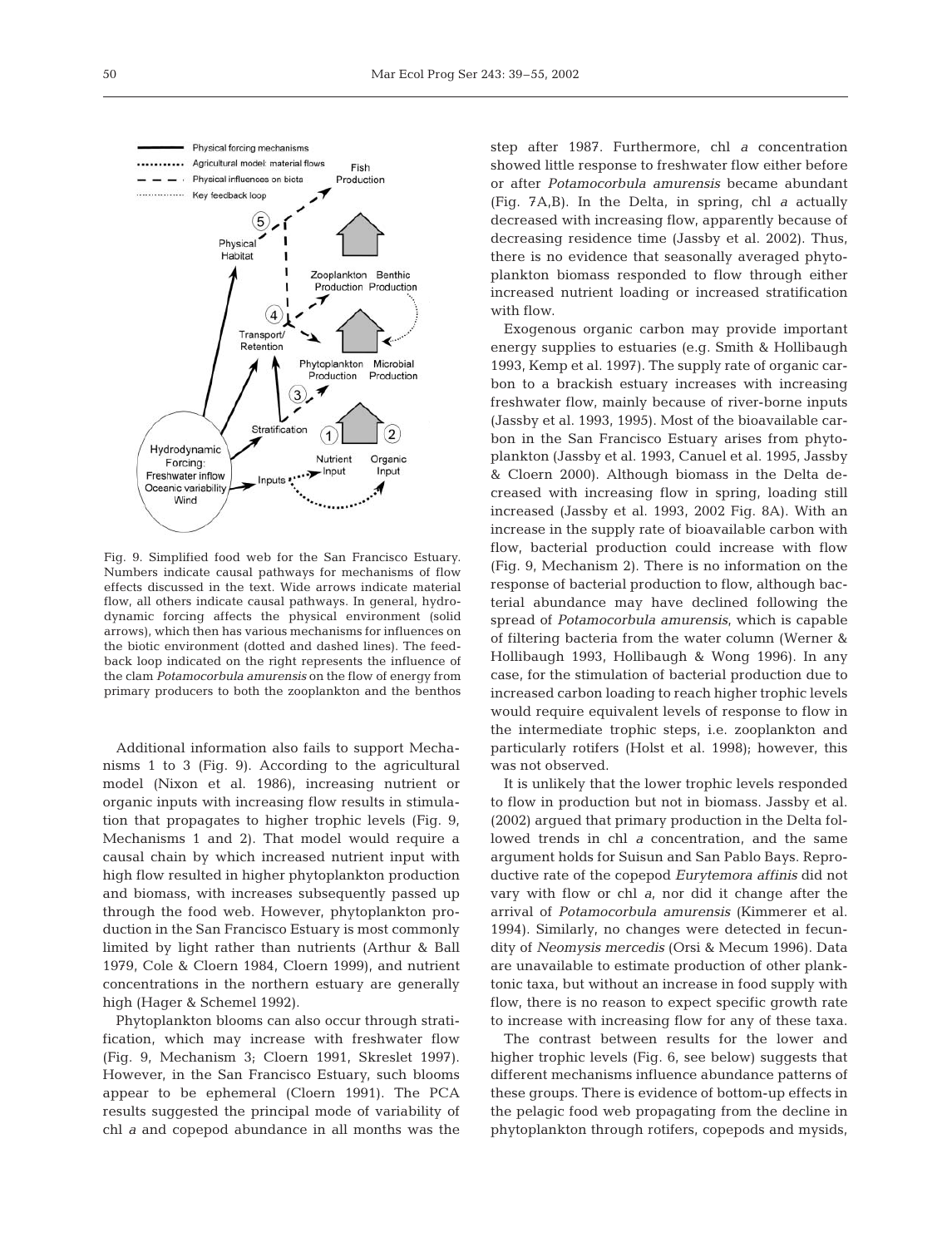and into starry flounder and longfin smelt, but apparently leaving other fish and shrimp unaffected. However, these bottom-up effects appear unrelated to the  $X<sub>2</sub>$  relationships of fish and shrimp. This implies that mechanisms underlying responses of fish and shrimp may occur more directly, such as through changes in physical habitat (Fig. 9). To assess these effects will require further research, since the statistical analyses reported here are insufficient to establish causes.

Bennett & Moyle (1996) described several alternative mechanisms by which flow could influence young stages of fish. For few species are data available to support or reject these mechanisms, although the list of possible mechanisms for any 1 species can be narrowed. The mechanisms underlying flow effects probably operate in the region or range of salinity where each species is found during early life (Fig. 2). For example, floodplain inundation may favor splittail recruitment through improved access to shallow foraging, spawning or rearing habitat (Fig. 9, Mechanism 5; Sommer et al. 1997). This mechanism could also affect American shad and some other species in freshwater, but is unlikely to affect those found mainly in brackish to saline water. Species such as bay shrimp, starry flounder and herring could be affected by changes in gravitational circulation in the seaward reaches of the estuary, since these species hatch in or near the ocean, and presumably use net landward bottom currents to move into and up the estuary. This mode of recruitment is common in decapod crustaceans and flatfish (e.g. Cronin & Forward 1979, Harden Jones et al. 1979, Forbes & Benfield 1986, Christy & Morgan 1998).

The main point, though, is that the mechanisms underlying flow effects on each of the species are apparently different. This implies in turn that these mechanisms are unlikely to be general, but rather that they arise through specific features of the San Francisco Estuary that may not exist in other estuaries. If true, this result would have the unfortunate consequence of reinforcing the emphasis on the particular in studies of estuarine ecology.

Livingston (1997) and Livingston et al. (1997) used a 10 to 13 yr data set in a correlative analysis to determine effects of freshwater flow on trophic structure of the food web of Apalachicola Bay, Florida. Lower trophic levels were affected directly by river flow, while higher trophic levels were affected mainly by biological interactions. The principal basis for these effects was an increase in water clarity during a prolonged drought, apparently causing an increase in primary production (Livingston et al. 1997). Thus, the mechanisms for effects of flow, and the overall responses of the food webs, appear to differ between Apalachicola Bay and the San Francisco Estuary. The common lesson to be learned from these 2 estuaries

appears to be the complexity of the food webs (Livingston et al. 1997), whose response to rather dramatic forcing is difficult to interpret or generalize.

#### **Response of the food web to perturbation**

The introduction of *Potamocorbula amurensis* was accompanied by a number of rapid changes at the base of the food web. The decline in chl *a* concentration, which extended far into the Sacramento-San Joaquin delta (Jassby et al. 2002), suggests a substantial, system-wide loss of organic input. Although riverine sources of organic carbon are large, the supply of labile carbon to the estuary is dominated by phytoplankton (Jassby et al. 1993, 2002, Jassby & Cloern 2000). Even before this decline, primary production in the San Francisco Estuary was at the low end of the range for estuaries (Boynton et al. 1982). Furthermore, evidence is growing that consumer organisms in the San Francisco Estuary are frequently and persistently food-limited (Foe & Knight 1985, Orsi & Mecum 1996, Mueller-Solger et al. 2002, author's unpubl. data).

Alternative consumers have partially replaced those existing before this event: for example, introduced copepods such as *Pseudodiaptomus forbesi* have taken the place of *Eurytemora affinis* (Kimmerer & Orsi 1996), and introduced mysids have partially compensated for the loss of *Neomysis mercedis* (Modlin & Orsi 1997). *Potamocorbula amurensis* itself is an additional source of food for a few species listed in Table 1, although it may have suppressed other benthic species (Nichols et al. 1990). Nevertheless, the general trend throughout the northern estuary has been toward decreased organic matter production and plankton abundance with time, particularly following the spread of *P. amurensis*.

The lack of response of certain fish and shrimp species to this change is somewhat surprising. The planktonic species comprise much of the food supply for larvae*,* juveniles and smaller adults of striped bass and other fish, and epibenthic shrimp in the estuary (Heubach et al. 1963, Sitts & Knight 1979, Meng & Orsi 1991, Bennett & Moyle 1996, Nobriga 1998). For example, delta smelt larvae feed mostly on *Eurytemora affinis* and appear less able to feed on *Pseudodiaptomus forbesi* (Nobriga 1998), yet delta smelt did not appear to respond to the change in abundance of *E. affinis*. Similarly, striped bass feed on copepods in spring and summer, switching to mysids later in the year (Heubach et al. 1963); since *P. forbesi* does not become abundant until summer (Kimmerer & Orsi 1996), there seems to be a gap in availability of food for striped bass, yet they appear not to have responded. A decline in carrying capacity in the estuary for striped bass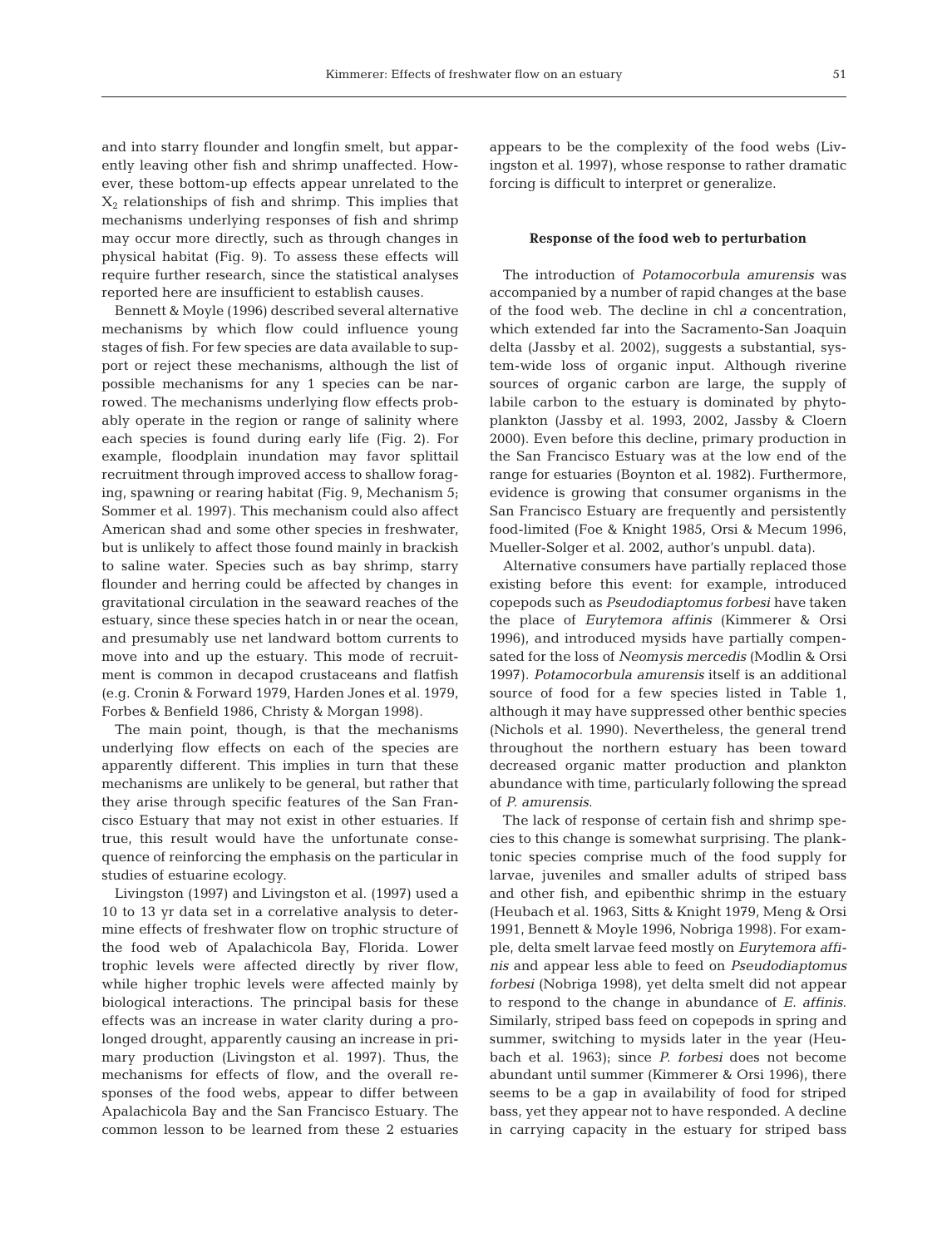occurs later in life when they start to consume mysids or small fish (Kimmerer et al. 2000).

Detailed comparisons of diets of fish and shrimp between the 2 time periods have not been made. Nevertheless, differences among the fish and shrimp in response to the downward shift in primary production do not appear to be related to dietary habits, or seasonal or spatial patterns. For example, bay shrimp and starry flounder both feed on benthic and epibenthic prey (Table 1), and both recruit from the ocean in spring, yet starry flounder declined and bay shrimp did not (Fig. 8A,B). The smelt species, American shad, and young striped bass all move down the estuary to brackish water as they develop, and all feed on plankton in open waters (Table 1), but only longfin smelt appeared to respond to the downward shift in production.

Thus, despite the apparently tight coupling between benthic grazing and pelagic production, trophic coupling within the pelagic food web of the San Francisco Estuary may be weak. Complex aquatic food webs in general may be weakly coupled (Strong 1992, Polis & Strong 1996, Micheli 1999) and weak trophic interactions may stabilize food webs (McCann et al. 1998). Aquatic food webs may be uncoupled because of species-specific responses by zooplankton (Runge 1988, McQueen et al. 1989, Pace et al. 1998) or fish (Stein et al. 1995). Direct predatory effects of fish may also act simultaneously with nutrient effects to complicate trophic interactions even in relatively simple food webs (Persson 1997, Vanni & Layne 1997). Furthermore, low efficiency of trophic transfer may allow for weak or nonlinear responses of higher trophic levels to changes at the base of the food web, particularly when changes in phytoplankton are qualitative as well as quantitative (Cushing 1971, Turner 2001). On the other hand, trophic transfer in some estuaries may peak when larvae of common fish species are present (Mallin & Paerl 1994).

To some extent weak trophic linkages observed in the pelagic food web of the San Francisco Estuary can also be attributed to the open boundaries of the estuary, through which both fish and their food supplies can move, and to extreme temporal variability. In spite of the evidence for strong biological effects at lower trophic levels (e.g. Alpine & Cloern 1992, Kimmerer et al. 1994), the wider distribution, ontogenetic movement and variable seasonal patterns of most fish species may help to spread the risk (Bennett & Moyle 1996), and allow them to take advantage of feeding opportunities not represented by a simple model of the estuarine food web. Because estuarine ecosystems are open, models of estuarine populations and food webs may require a certain degree of exogenous forcing to dampen the effects occurring within the food web.

*Acknowledgements.* Funding for this study was provided by the CALFED Bay-Delta Program and the Interagency Ecological Program for the San Francisco Estuary. I thank Randy Brown for funding, encouragement and helpful discussions, Kathy Hieb, Lee Mecum, Dave Kohlhorst and Diana Watters for providing data, and Alan Jassby, Bill Bennett, Larry Brown, Kathy Hieb and Randy Baxter for comments on various versions of the manuscript.

## LITERATURE CITED

- Aleem AA (1972) Effect of river outflow management on marine life. Mar Biol 15:200–208
- Alpine AE, Cloern JE (1992) Trophic interactions and direct physical effects control phytoplankton biomass and production in an estuary. Limnol Oceanogr 37:946–955
- Ambler JW, Cloern JE, Hutchinson A (1985) Seasonal cycles of zooplankton from San Francisco Bay. Hydrobiologia 129:177–197
- Armor C, Herrgesell PL (1985) Distribution and abundance of fishes in the San Francisco Bay Estuary between 1980 and 1982. Hydrobiologia 129:211–227
- Arthur JA, Ball MD (1979) Factors influencing the entrapment of suspended material in the San Francisco Bay-Delta Estuary. In: Conomos TJ (ed) San Francisco Bay: the urbanized estuary. Pacific Division, AAAS, San Francisco, p 143–174
- Bennett WA, Moyle PB (1996) Where have all the fishes gone? Interactive factors producing fish declines in the Sacramento-San Joaquin Estuary. In: Hollibaugh JT (ed) San Francisco Bay: the ecosystem. AAAS, San Francisco, p 519–542
- Boynton WR, Kemp WM, Keefe CW (1982) A comparative analysis of nutrients and other factors influencing estuarine phytoplankton. In: Kennedy VS (ed) Estuarine comparisons. Academic Press, New York, p 69–90
- Buchanan PA, Schoellhamer DH (1996) Summary of suspended-solids concentration data, San Francisco Bay, California, water year 1995. US Geological Survey, Sacramento, CA, Open File Report 96-591
- Buchanan PA, Schoellhamer DH, Sheipline RC (1995) Summary of suspended-solids concentration data, San Francisco Bay, California, water year 1994. US Geological Survey, Sacramento, CA, Open File Report 95-776
- Canuel EA, Cloern JE, Ringelberg DB, Guckert JB, Rau GK (1995) Molecular and isotopic tracers used to examine sources of organic matter and its incorporation into the food webs of San Francisco Bay. Limnol Oceanogr 40:67–81
- Christy JH, Morgan SG (1998) Estuarine immigration by crab postlarvae: mechanisms, reliability and adaptive significance. Mar Ecol Prog Ser 174:51–65
- Cleveland WS (1993) Visualizing data. Hobart Press, Summit, NJ
- Cloern JE (1991) Annual variations in river flow and primary production in the South San Francisco Bay estuary (USA). In: Elliott M, Ducrotoy JP (eds) Estuaries and coasts: spatial and temporal intercomparisons. Olsen and Olsen, Fredensborg, p 91–96
- Cloern JE (1999) The relative importance of light and nutrient limitation of phytoplankton growth: a simple index of coastal ecosystem sensitivity to nutrient enrichment. Aquat Ecol 33:3–16
- Cloern J, Alpine A, Cole B, Wong R, Arthur J, Ball M (1983) River discharge controls phytoplankton dynamics in the northern San Francisco Bay Estuary. Estuar Coast Shelf Sci 16:415–429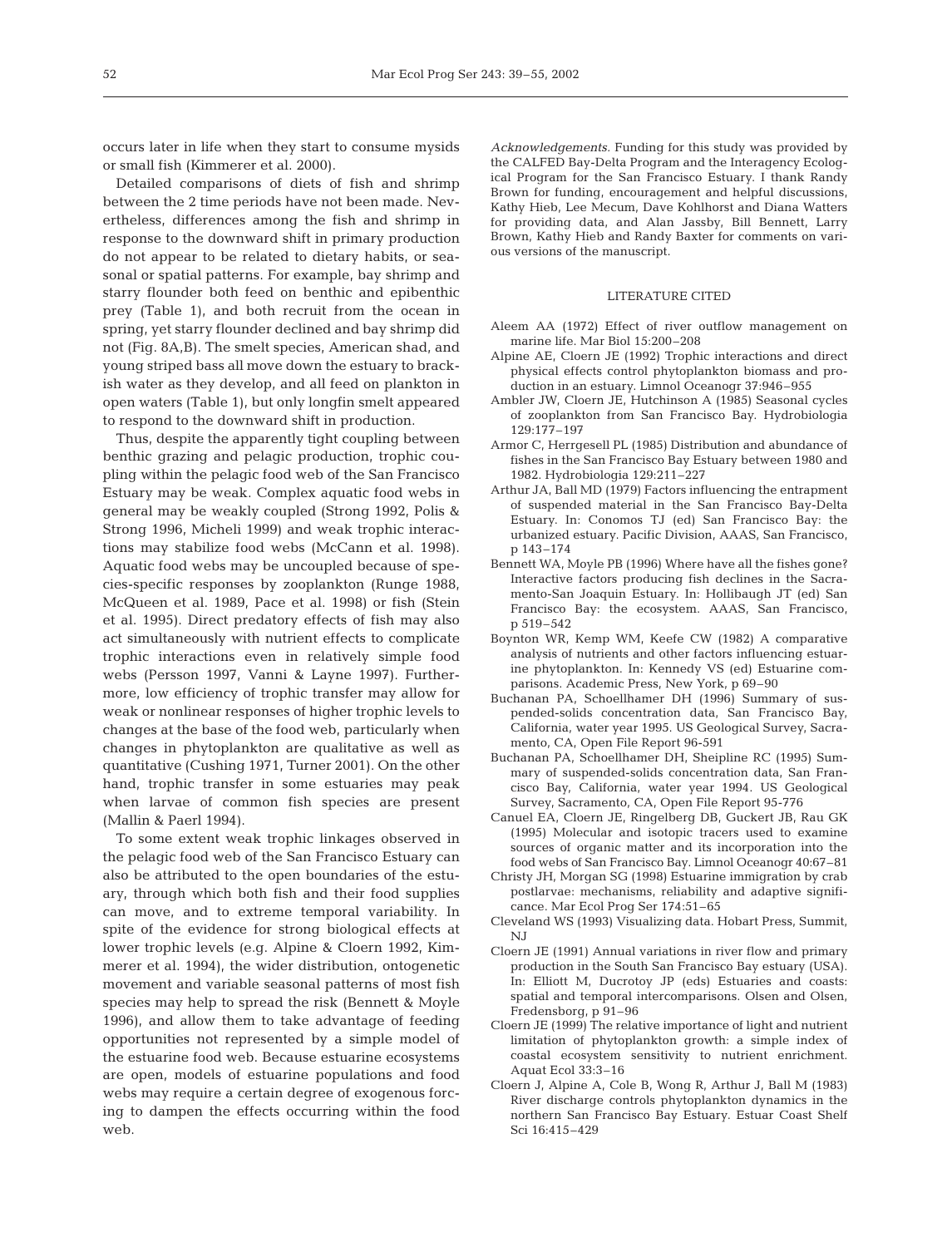- Cole BE, Cloern JE (1984) Significance of biomass and light availability to phytoplankton productivity in San Francisco Bay. Mar Ecol Prog Ser 17:15–24
- Costanza R, D'arge R, De Groot R, Farber S and 9 others (1997) The value of the world's ecosystem services and natural capital. Nature 387:253–260
- Cronin TW, Forward RB Jr (1979) Tidal vertical migration: an endogenous rhythm in estuarine crab larvae. Science 205:1020–1022
- Cushing DH (1971) Upwelling and the production of fish. Adv Mar Biol 9:255–335
- Deegan LA (1990) Effects of estuarine environmental conditions on population dynamics of young-of-the-year gulf menhaden. Mar Ecol Prog Ser 68:195–205
- De Jonge VN, Boynton W, D'Elia CF, Elmgren R, Welsh RL (1994) Responses to developments in eutrophication in four different North Atlantic estuarine systems. In: Dyer KR, Orth RJ (eds) Changes in fluxes in estuaries: implications from science to management. Olsen and Olsen, Fredensborg, p 179–196
- Drinkwater KF, Frank KT (1994) Effects of river regulation and diversion on marine fish and invertebrates. Aquat Cons Freshw Mar Ecosyst 4:135–151
- Drinkwater KF, Myers RA (1987) Testing predictions of marine fish and shellfish landings from environmental variables. Can J Fish Aquat Sci 44:1568–1573
- Emmett RL, Stone SL, Hinton SA, Monaco ME (1991) Distribution and abundance of fishes and invertebrates in west coast estuaries, Vol II. Species life history summaries. ELMR Report No. 8, National Oceanic and Atmospheric Administration/National Ocean Survey Strategic Environmental Assessments Division, Rockville, MD
- Foe C, Knight A (1985) The effect of phytoplankton and suspended sediment on the growth of *Corbicula fluminea* (Bivalvia). Hydrobiologia 127(2):105–115
- Forbes AT, Benfield MC (1986) Tidal behaviour of post-larval penaeid prawns (Crustacea: Decapoda: Penaeidae) in a southeast African estuary. J Exp Mar Biol Ecol 102:23–34
- Gallegos CL, Jordan TE, Correll DL (1992) Event-scale response of phytoplankton to watershed inputs in a subestuary—timing, magnitude, and location of blooms. Limnol Oceanogr 37(4):813–828
- Gammelsrød T (1992) Variation in shrimp abundance on the Sofala Bank, Mozambique, and its relation to the Zambezi River runoff. Estuar Coast Shelf Sci 35:91–103
- Hager SW, Schemel LE (1992) Sources of nitrogen and phosphorus to northern San-Francisco Bay. Estuaries 15(1):  $40 - 52$
- Harden Jones FR, Arnold GP, Greer Walker M, Scholes P (1979) Selective tidal stream transport and the migration of plaice (*Pleuronectes platessa* L.) in the southern North Sea. J Cons Int Explor Mer 38:331–337
- Hatfield SE (1985) Seasonal and interannual variation in distribution and population abundance of the shrimp *Crangon franciscorum* in San Francisco Bay. Hydrobiologia 129:199–210
- Heinle DR, Harris RP, Ustach JF, Flemer DA (1977) Detritus as food for estuarine copepods. Mar Biol 40:341–353
- Heubach W, Toth RJ, McCready AM (1963) Food of young-ofthe-year striped bass (*Roccus saxatilis*) in the Sacramento-San Joaquin River system. Cal Fish Game 49:224–239
- Hollibaugh JT, Wong PS (1996) Distribution and activity of bacterioplankton in San Francisco Bay. In: Hollibaugh JT (ed) San Francisco Bay: the ecosystem. AAAS, San Francisco, p 263–288
- Holst H, Zimmermann H, Kausch H, Koste W (1998) Temporal and spatial dynamics of planktonic rotifers in the

Elbe estuary during spring. Estuar Coast Shelf Sci 47(3): 261–273

- Houde ED, Rutherford ES (1993) Recent trends in estuarine fisheries—predictions of fish production and yield. Estuaries 16(2):161–176
- Howarth RW, Swaney DP, Butler TJ, Marino R (2000) Climatic control on eutrophication of the Hudson River estuary. Ecosystems 3(2):210–215
- Ingram RG, Legendre L, Simard Y, Lepage S (1985) Phytoplankton response to freshwater runoff: the diversion of Eastmain River, James Bay. Can J Fish Aquat Sci 42: 1216–1221
- Jassby AD (1999) Uncovering mechanisms of interannual variability from short ecological time series. In: Scow KM, Fogg GE, Hinton DE, Johnson ML (eds) Integrated assessment of ecosystem health. Lewis Publishers, Boca Raton, FL, p 285–306
- Jassby AD, Cloern JE (2000) Organic matter sources and rehabilitation of the Sacramento-San Joaquin Delta (California, USA). Aquatic Conserv: Mar Freshw Ecosyst 10: 323–352
- Jassby AD, Powell TM (1994) Hydrodynamic influences on interannual chlorophyll variability in an estuary: upper San Francisco Bay-Delta (California, U.S.A.). Estuar Coast Shelf Sci 39:595–618
- Jassby AD, Cloern JE, Powell TM (1993) Organic carbon sources and sinks in San Francisco Bay—variability induced by river flow. Mar Ecol Prog Ser 95:39–54
- Jassby AD, Kimmerer WJ, Monismith SG, Armor C, Cloern JE, Powell TM, Schubel JR, Vendlinski TJ (1995) Isohaline position as a habitat indicator for estuarine populations. Ecol Appl 5:272–289
- Jassby AD, Cloern JE, Cole BE (2002) Annual primary production: patterns and mechanisms of change in a nutrientrich tidal estuary. Limnol Oceanogr 47(3):698–712
- Kaartvedt S, Aksnes DL (1992) Does freshwater discharge cause mortality of fjord-living zooplankton. Estuar Coast Shelf Sci 34(3):305–313
- Kemp WM, Smith EM, Marvin-DiPasquale M, Boynton WR (1997) Organic carbon balance and net ecosystem metabolism in Chesapeake Bay. Mar Ecol Prog Ser 150: 229–248
- Kimmerer WJ, Orsi JJ (1996) Causes of long-term declines in zooplankton in the San Francisco Bay estuary since 1987. In: Hollibaugh JT (ed) San Francisco Bay: the ecosystem. AAAS, San Francisco, p 403–424
- Kimmerer WJ, Gartside E, Orsi JJ (1994) Predation by an introduced clam as the probable cause of substantial declines in zooplankton in San Francisco Bay. Mar Ecol Prog Ser 113:81–93
- Kimmerer WJ, Burau JR, Bennett WA (1998) Tidally-oriented vertical migration and position maintenance of zooplankton in a temperate estuary. Limnol Oceanogr 43: 1697–1709
- Kimmerer WJ, Cowan JH Jr, Miller LW, Rose KA (2000) Analysis of an estuarine striped bass population: influence of density-dependent mortality between metamorphosis and recruitment. Can J Fish Aquat Sci 57:478–486
- Kimmerer WJ, Cowan JH, Miller LW, Rose KA (2001) Analysis of an estuarine striped bass population: effects of environmental conditions during early life. Estuaries 24:556–574
- Laprise R, Dodson JJ (1993) Nature of environmental variability experienced by benthic and pelagic animals in the St. Lawrence Estuary, Canada. Mar Ecol Prog Ser 94: 129–139
- Laprise R, Dodson JJ (1994) Environmental variability as a factor controlling spatial patterns in distribution and spe-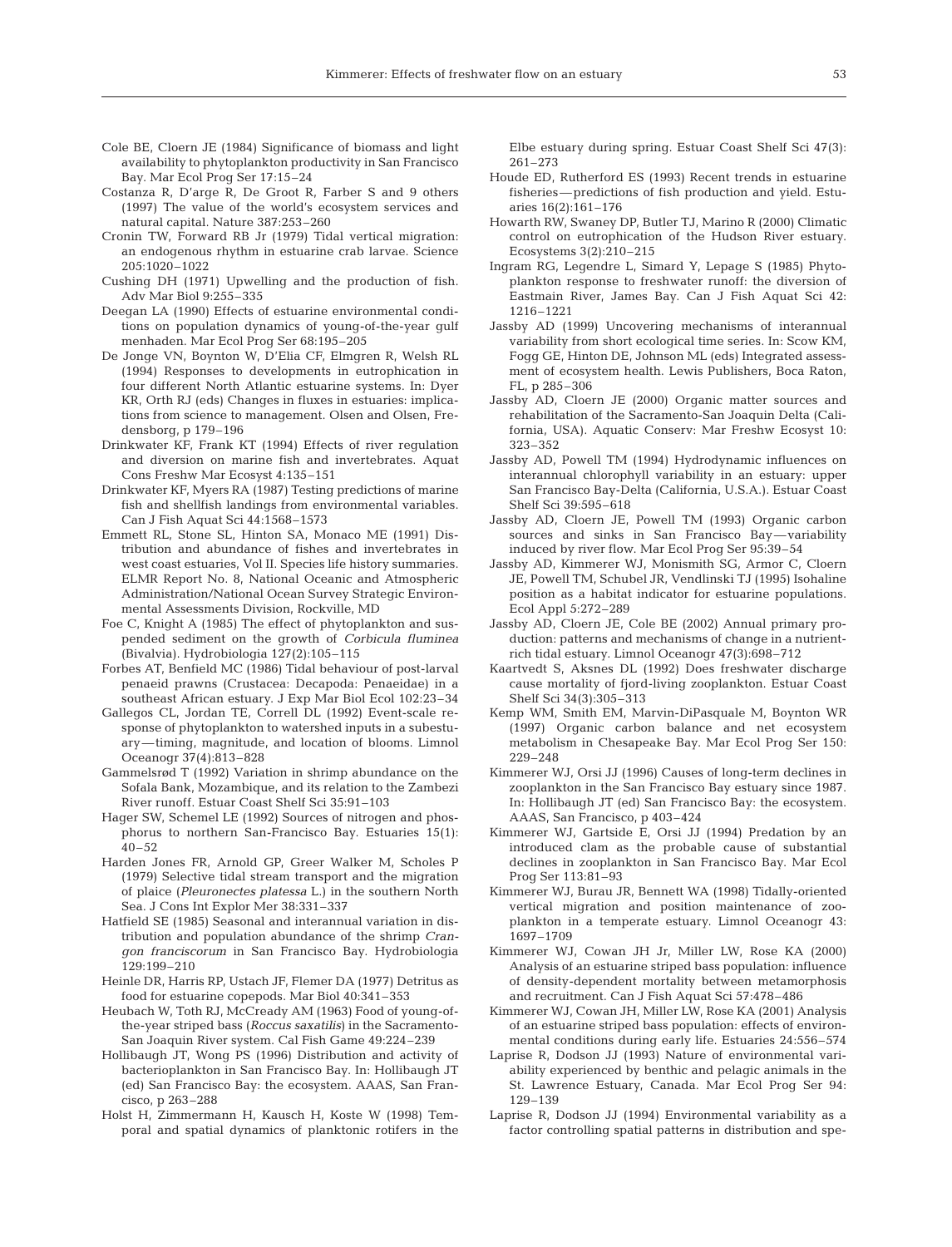cies diversity of zooplankton in the St. Lawrence Estuary. Mar Ecol Prog Ser 107:67–81

- Lee CE (1999) Rapid and repeated invasions of fresh water by the copepod *Eurytemora affinis.* Evolution 53:1423–1434
- Lehman PW (1992) Environmental factors associated with long-term changes in chlorophyll concentration in the Sacramento-San-Joaquin Delta and Suisun Bay, California. Estuaries 15(3):335–348
- Lehman PW (2000) Phytoplankton biomass, cell diameter, and species composition in the low salinity zone of Northern San Francisco Bay Estuary. Estuaries 23(2):216–230
- Livingston RJ (1997) Trophic response of estuarine fishes to long-term changes of river runoff. Bull Mar Sci 60(3): 984–1004
- Livingston RJ, Niu XF, Lewis FG, Woodsum GC (1997) Freshwater input to a gulf estuary: long-term control of trophic organization. Ecol Appl 7(1):277–299
- Livingston RJ, Lewis FG, Woodsum GC, Niu X and 8 others (2000) Modelling oyster population response to variation in freshwater input. Estuar Coast Shelf Sci 50(5):655–672
- Loneragan NR, Bunn SE (1999) River flows and estuarine ecosystems: implications for coastal fisheries from a review and a case study of the Logan River, southeast Queensland. Aust J Ecol 24(4):431–440
- Mallin MA, Paerl HW (1994) Planktonic trophic transfer in an estuary: seasonal, diel, and community structure effects. Ecology 75(8):2168–2184
- Mallin MA, Paerl HW, Rudek J, Bates PW (1993) Regulation of estuarine primary production by watershed rainfall and river flow. Mar Ecol Prog Ser 93:199–203
- Malone TC, Crocker LH, Pike SE, Wendler BW (1988) Influences of river flow on the dynamics of phytoplankton production in a partially stratified estuary. Mar Ecol Prog Ser 48:235–249
- McCann K, Hastings A, Huxel GR (1998) Weak trophic interactions and the balance of nature. Nature 365:794–798
- McQueen D, Johannes M, Post J, Stewart T, Lean D (1989) Bottom-up and top-down impacts on freshwater pelagic community structure. Ecol Monogr 59:289–309
- Meng L, Orsi JJ (1991) Selective predation by larval striped bass on native and introduced copepods. Trans Am Fish Soc 120:187–192
- Micheli F (1999) Eutrophication, fisheries, and consumerresource dynamics in marine pelagic ecosystems. Science 285:1396–1398
- Miller LW (2000) The tow-net survey abundance index for delta smelt revisited. Interagency Ecological Program for the San Francisco Estuary (Newsletter) 13:37–44
- Modlin RF, Orsi JJ (1997) *Acanthomysis bowmani*, a new species, and *A. aspera* Ii, Mysidacea newly reported from the Sacramento-San Joaquin estuary, California (Crustacea: mysidae). Proc Biol Soc Wash 110:439–446
- Monismith SG, Burau JR, Stacey M (1996) Stratification dynamics and gravitational circulation in northern San Francisco Bay. In: Hollibaugh JT (ed) San Francisco Bay: the ecosystem. AAAS, San Francisco, p 123–153
- Monismith SG, Kimmerer WJ, Burau JR, Stacey MT (2002) Structure and flow-induced variability of the subtidal salinity field in northern San Francisco Bay. J Phys Oceanogr (in press)
- Montagna PA, Kalke RD (1992) The effect of freshwater inflow on meiofaunal and macrofaunal populations in the Guadalupe and Nueces Estuaries, Texas. Estuaries 15(3): 307–326
- Moyle PB, Herbold B, Stevens DE, Miller LW (1992) Life history and status of the delta smelt in the Sacramento-San Joaquin Estuary, California. Trans Am Fish Soc 121:67–77
- Mueller-Solger A, Jassby AD, Mueller-Navarra D (2002) Nutritional quality of food resources for zooplankton *(Daphnia)* in a tidal freshwater system (Sacramento-San Joaquin River Delta). Limnol Oceanogr 47:1468–1476
- Nichols F, Cloern J, Luoma S, Peterson D (1986) The modification of an estuary. Science 231:567–573
- Nichols FH, Thompson JK, Schemel LE (1990) Remarkable invasion of San Francisco Bay (California, USA) by the Asian clam *Potamocorbula amurensis*. 2. Displacement of a former community. Mar Ecol Prog Ser 66:95–101
- Nixon SW, Oviatt CA, Frithsen J, Sullivan B (1986) Nutrients and the productivity of estuarine and coastal marine systems. J Limnol Soc S Afr 12:43–71
- Nobriga M (1998) Evidence of food limitation in larval delta smelt. Interagency Ecological Program for the San Francisco Estuary (Newsletter) 11:20–24
- Orsi J, Mecum W (1986) Zooplankton distribution and abundance in the Sacramento-San Joaquin Delta in relation to certain environmental factors. Estuaries 9:326–339
- Orsi JJ, Mecum WL (1996) Food limitation as the probable cause of a long-term decline in the abundance of *Neomysis mercedis* the opossum shrimp in the Sacramento-San Joaquin estuary. In: Hollibaugh JT (ed) San Francisco Bay: the ecosystem. AAAS, San Francisco, p 375–401
- Orsi JJ, Ohtsuka S (1999) Introduction of the Asian copepods *Acartiella sinensis, Tortanus dextrilobatus* (Copepoda: Calanoida), and *Limnoithona tetraspina* (Copepoda: Cyclopoida) to the San Francisco Estuary, California, USA. Plankton Biol Ecol 46:128–131
- Pace ML, Cole JJ, Carpenter SR (1998) Trophic cascades and compensation: differential responses of microzooplankton in whole-lake experiments. Ecology 79:138–152
- Persson A (1997) Effects of fish predation and excretion on the configuration of aquatic food webs. Oikos 79(1):137–146
- Polis GA (1999) Why are parts of the world green? Multiple factors control productivity and the distribution of biomass. Oikos 86(1):3–15
- Polis GA, Strong DR (1996) Food web complexity and community dynamics. Am Nat 147:813–846
- Postma H (1967) Sediment transport and sedimentation in the estuarine environment. In: Lauff GH (ed) Estuaries. AAAS, Washington, DC, p 158–179
- Riley GA (1937) The significance of the Mississippi River drainage for biological conditions in the northern Gulf of Mexico. J Mar Res 1:60–74
- Rose KA, Summers JK (1992) Relationships among long-term fisheries abundances, hydrographic variables, and gross pollution indicators in northeastern U.S. estuaries. Fish Oceanogr 1:281–293
- Rozas LP, Minello TJ (1997) Estimating densities of small fishes and decapod crustaceans in shallow estuarine habitats: a review of sampling design with focus on gear selection. Estuaries 20:199–213
- Runge JA (1988) Should we expect a relationship between primary production and fisheries? The role of copepod dynamic as a filter of trophic variability. Hydrobiologia 167/168:61–71
- Siegfried C, Kopache M (1980) Feeding of *Neomysis mercedis* (Holmes). Biol Bull 159:193–205
- Sin Y, Wetzel RL, Anderson IC (1999) Spatial and temporal characteristics of nutrient and phytoplankton dynamics in the York River estuary, Virginia: analyses of long-term data. Estuaries 22:260–275
- Sinclair M, Bugden GL, Tang CL, Therriault JC, Yeats PA (1986) Assessment of effects of freshwater runoff variability on fisheries production in coastal waters. In: Skreslet S (ed) The role of freshwater outflow in coastal marine ecosystems. Springer-Verlag, Berlin, p 139–160